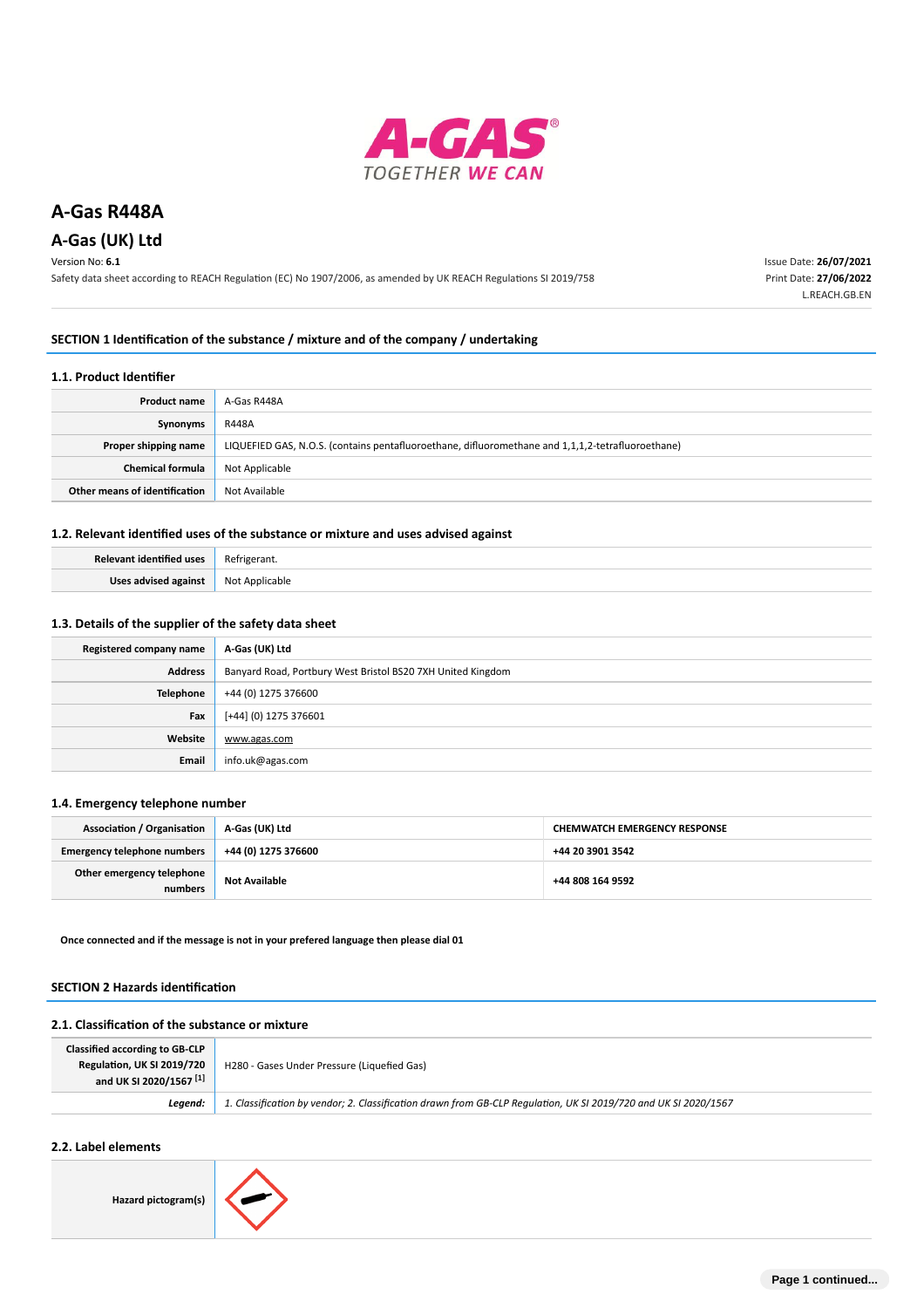# **Hazard statement(s)**

# **Supplementary statement(s)**

# **Precautionary statement(s) General**

| P101 | If medical advice is needed, have product container or label at hand. |
|------|-----------------------------------------------------------------------|
|      | <b>P102</b> Keep out of reach of children.                            |
| P103 | Read carefully and follow all instructions.                           |

#### **Precautionary statement(s) Prevention**

#### **Precautionary statement(s) Response**

# **Precautionary statement(s) Storage**

## **Precautionary statement(s) Disposal**

# **2.3. Other hazards**

#### **SECTION 3 Composition / information on ingredients**

### **3.1.Substances**

# **3.2.Mixtures**

| Version No: 6.1                                                                                                                     |                |                                                          | Page 2 of 16                                                                     |                  | Issue Date: 26/07/202                              |
|-------------------------------------------------------------------------------------------------------------------------------------|----------------|----------------------------------------------------------|----------------------------------------------------------------------------------|------------------|----------------------------------------------------|
|                                                                                                                                     |                |                                                          | A-Gas R448A                                                                      |                  | Print Date: 27/06/202                              |
|                                                                                                                                     |                |                                                          |                                                                                  |                  |                                                    |
| Signal word                                                                                                                         | <b>Warning</b> |                                                          |                                                                                  |                  |                                                    |
|                                                                                                                                     |                |                                                          |                                                                                  |                  |                                                    |
| Hazard statement(s)                                                                                                                 |                |                                                          |                                                                                  |                  |                                                    |
| H280                                                                                                                                |                |                                                          |                                                                                  |                  |                                                    |
|                                                                                                                                     |                | Contains gas under pressure; may explode if heated.      |                                                                                  |                  |                                                    |
| Supplementary statement(s)                                                                                                          |                |                                                          |                                                                                  |                  |                                                    |
| Not Applicable                                                                                                                      |                |                                                          |                                                                                  |                  |                                                    |
|                                                                                                                                     |                |                                                          |                                                                                  |                  |                                                    |
| <b>Precautionary statement(s) General</b>                                                                                           |                |                                                          |                                                                                  |                  |                                                    |
| P101                                                                                                                                |                |                                                          | If medical advice is needed, have product container or label at hand.            |                  |                                                    |
| P102                                                                                                                                |                | Keep out of reach of children.                           |                                                                                  |                  |                                                    |
| P103                                                                                                                                |                | Read carefully and follow all instructions.              |                                                                                  |                  |                                                    |
|                                                                                                                                     |                |                                                          |                                                                                  |                  |                                                    |
| <b>Precautionary statement(s) Prevention</b>                                                                                        |                |                                                          |                                                                                  |                  |                                                    |
| Not Applicable                                                                                                                      |                |                                                          |                                                                                  |                  |                                                    |
| <b>Precautionary statement(s) Response</b>                                                                                          |                |                                                          |                                                                                  |                  |                                                    |
| Not Applicable                                                                                                                      |                |                                                          |                                                                                  |                  |                                                    |
| <b>Precautionary statement(s) Storage</b>                                                                                           |                |                                                          |                                                                                  |                  |                                                    |
| P410+P403                                                                                                                           |                | Protect from sunlight. Store in a well-ventilated place. |                                                                                  |                  |                                                    |
|                                                                                                                                     |                |                                                          |                                                                                  |                  |                                                    |
| <b>Precautionary statement(s) Disposal</b>                                                                                          |                |                                                          |                                                                                  |                  |                                                    |
| Not Applicable                                                                                                                      |                |                                                          |                                                                                  |                  |                                                    |
|                                                                                                                                     |                |                                                          |                                                                                  |                  |                                                    |
| 2.3. Other hazards<br>REACh - Art.57-59: The mixture does not contain Substances of Very High Concern (SVHC) at the SDS print date. |                |                                                          |                                                                                  |                  |                                                    |
|                                                                                                                                     |                |                                                          |                                                                                  |                  |                                                    |
| Not Applicable                                                                                                                      |                |                                                          |                                                                                  |                  |                                                    |
|                                                                                                                                     |                |                                                          |                                                                                  |                  |                                                    |
| <b>SECTION 3 Composition / information on ingredients</b>                                                                           |                |                                                          |                                                                                  |                  |                                                    |
| 3.1.Substances                                                                                                                      |                |                                                          |                                                                                  |                  |                                                    |
| See 'Composition on ingredients' in Section 3.2                                                                                     |                |                                                          |                                                                                  |                  |                                                    |
|                                                                                                                                     |                |                                                          |                                                                                  |                  |                                                    |
| 3.2. Mixtures                                                                                                                       |                |                                                          |                                                                                  |                  |                                                    |
| 1.CAS No                                                                                                                            |                |                                                          |                                                                                  |                  |                                                    |
| 2.EC No<br>3.Index No                                                                                                               | %[weight]      | Name                                                     | Classified according to GB-CLP Regulation, UK SI<br>2019/720 and UK SI 2020/1567 | SCL/<br>M-Factor | <b>Nanoform Particle</b><br><b>Characteristics</b> |
| <b>4.REACH No</b>                                                                                                                   |                |                                                          |                                                                                  |                  |                                                    |
| 1.75-10-5                                                                                                                           |                |                                                          |                                                                                  |                  |                                                    |
| 2.200-839-4                                                                                                                         | 24-28          | difluoromethane                                          | Flammable Gases Category 1A; H220 <sup>[1]</sup>                                 | Not              | Not Available                                      |
| 3. Not Available<br>4.01-2119471312-47-XXXX                                                                                         |                |                                                          |                                                                                  | Available        |                                                    |
| 1.354-33-6                                                                                                                          |                |                                                          |                                                                                  |                  |                                                    |
| 2.206-557-8                                                                                                                         | 24-28          | pentafluoroethane                                        | Gases Under Pressure (Liquefied Gas); H280 <sup>[1]</sup>                        | Not              | Not Available                                      |
| 3. Not Available                                                                                                                    |                |                                                          |                                                                                  | Available        |                                                    |
| 4.01-2119485636-25-XXXX                                                                                                             |                |                                                          |                                                                                  |                  |                                                    |
| 1.811-97-2<br>2.212-377-0                                                                                                           |                | 1, 1, 1, 2                                               |                                                                                  | Not              |                                                    |
| 3. Not Available                                                                                                                    | 19-23          | tetrafluoroethane                                        | Gases Under Pressure (Liquefied Gas); H280 <sup>[1]</sup>                        | Available        | Not Available                                      |
| 4.01-2119459374-33-XXXX                                                                                                             |                |                                                          |                                                                                  |                  |                                                    |
| 1.754-12-1<br>2.468-710-7                                                                                                           |                |                                                          | Flammable Gases Category 1A, Gases Under                                         | Not              |                                                    |
| 3. Not Available                                                                                                                    | 18-20          | $2,3,3,3-$<br>tetrafluoropropene                         | Pressure (Liquefied Gas); H220, H280 <sup>[1]</sup>                              | Available        | Not Available                                      |
| 4.01-0000019665-61-XXXX                                                                                                             |                |                                                          |                                                                                  |                  |                                                    |
| 1.29118-24-9                                                                                                                        |                |                                                          |                                                                                  |                  |                                                    |
| 2. Not Available<br>3. Not Available                                                                                                | $5 - 10$       | 1, 3, 3, 3<br>tetrafluoropropene                         | Gases Under Pressure (Liquefied Gas); H280 <sup>[1]</sup>                        | Not<br>Available | Not Available                                      |
| 4.01-0000019758-54-XXXX                                                                                                             |                |                                                          |                                                                                  |                  |                                                    |

*Legend: 1. Classification by vendor; 2. Classification drawn from GB-CLP Regulation, UK SI 2019/720 and UK SI 2020/1567; 3. Classification drawn*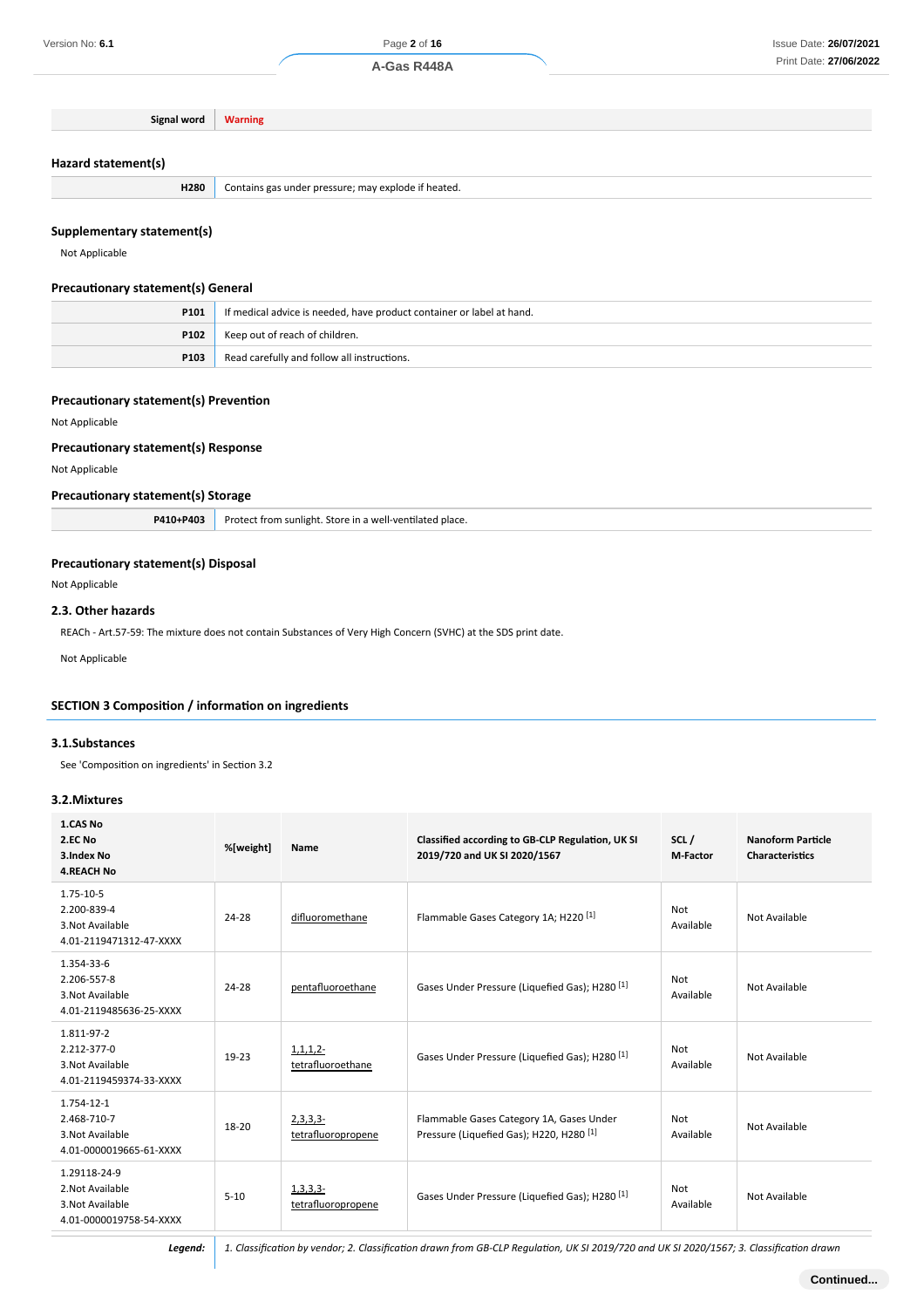*from C&L; \* EU IOELVs available; [e] Substance identified as having endocrine disrupting properties*

### **SECTION 4 First aid measures**

|  | 4.1. Description of first aid measures |  |  |  |
|--|----------------------------------------|--|--|--|
|--|----------------------------------------|--|--|--|

| <b>Eye Contact</b>  | If product comes in contact with eyes remove the patient from gas source or contaminated area.<br>Take the patient to the nearest eye wash, shower or other source of clean water.<br>* Open the eyelid(s) wide to allow the material to evaporate.<br>▶ Gently rinse the affected eye(s) with clean, cool water for at least 15 minutes. Have the patient lie or sit down and tilt the head back.<br>Hold the eyelid(s) open and pour water slowly over the eyeball(s) at the inner corners, letting the water run out of the outer corners.<br>The patient may be in great pain and wish to keep the eyes closed. It is important that the material is rinsed from the eyes to prevent<br>further damage.<br>Ensure that the patient looks up, and side to side as the eye is rinsed in order to better reach all parts of the eye(s)<br>Transport to hospital or doctor.<br>▶ Even when no pain persists and vision is good, a doctor should examine the eye as delayed damage may occur.<br>If the patient cannot tolerate light, protect the eyes with a clean, loosely tied bandage.<br>Ensure verbal communication and physical contact with the patient.<br>DO NOT allow the patient to rub the eyes<br>DO NOT allow the patient to tightly shut the eyes<br>DO NOT introduce oil or ointment into the eye(s) without medical advice<br>DO NOT use hot or tepid water. |
|---------------------|--------------------------------------------------------------------------------------------------------------------------------------------------------------------------------------------------------------------------------------------------------------------------------------------------------------------------------------------------------------------------------------------------------------------------------------------------------------------------------------------------------------------------------------------------------------------------------------------------------------------------------------------------------------------------------------------------------------------------------------------------------------------------------------------------------------------------------------------------------------------------------------------------------------------------------------------------------------------------------------------------------------------------------------------------------------------------------------------------------------------------------------------------------------------------------------------------------------------------------------------------------------------------------------------------------------------------------------------------------------------------------|
| <b>Skin Contact</b> | If skin contact occurs:<br>Immediately remove all contaminated clothing, including footwear.<br>Flush skin and hair with running water (and soap if available).<br>▶ Seek medical attention in event of irritation.                                                                                                                                                                                                                                                                                                                                                                                                                                                                                                                                                                                                                                                                                                                                                                                                                                                                                                                                                                                                                                                                                                                                                            |
| <b>Inhalation</b>   | Following exposure to gas, remove the patient from the gas source or contaminated area.<br>NOTE: Personal Protective Equipment (PPE), including positive pressure self-contained breathing apparatus may be required to assure<br>the safety of the rescuer.<br>▶ Prostheses such as false teeth, which may block the airway, should be removed, where possible, prior to initiating first aid procedures.<br>If the patient is not breathing spontaneously, administer rescue breathing.<br>If the patient does not have a pulse, administer CPR.<br>If medical oxygen and appropriately trained personnel are available, administer 100% oxygen.<br>> Summon an emergency ambulance. If an ambulance is not available, contact a physician, hospital, or Poison Control Centre for further<br>instruction.<br>Keep the patient warm, comfortable and at rest while awaiting medical care.<br><b>MONITOR THE BREATHING AND PULSE, CONTINUOUSLY.</b><br>Administer rescue breathing (preferably with a demand-valve resuscitator, bag-valve mask-device, or pocket mask as trained) or CPR if<br>necessary.                                                                                                                                                                                                                                                                    |
| Ingestion           | Not considered a normal route of entry.                                                                                                                                                                                                                                                                                                                                                                                                                                                                                                                                                                                                                                                                                                                                                                                                                                                                                                                                                                                                                                                                                                                                                                                                                                                                                                                                        |

## **4.2 Most important symptoms and effects, both acute and delayed**

See Section 11

#### **4.3. Indication of any immediate medical attention and special treatment needed**

for intoxication due to Freons/ Halons;

- A: Emergency and Supportive Measures
	- Maintain an open airway and assist ventilation if necessary
	- Freat coma and arrhythmias if they occur. Avoid (adrenaline) epinephrine or other sympathomimetic amines that may precipitate ventricular arrhythmias. Tachyarrhythmias caused by increased myocardial sensitisation may be treated with propranolol, 1-2 mg IV or esmolol 25-100 microgm/kg/min IV.
	- Monitor the ECG for 4-6 hours
- B: Specific drugs and antidotes:
- There is no specific antidote
- C: Decontamination
- Inhalation; remove victim from exposure, and give supplemental oxygen if available.
- Ingestion; (a) Prehospital: Administer activated charcoal, if available. **DO NOT** induce vomiting because of rapid absorption and the risk of abrupt onset CNS depression. (b) Hospital: Administer activated charcoal, although the efficacy of charcoal is unknown. Perform gastric lavage only if the ingestion was very large and recent (less than 30 minutes)
- D: Enhanced elimination:

There is no documented efficacy for diuresis, haemodialysis, haemoperfusion, or repeat-dose charcoal.

*POISONING and DRUG OVERDOSE, Californian Poison Control System Ed. Kent R Olson; 3rd Edition*

- Do not administer sympathomimetic drugs unless absolutely necessary as material may increase myocardial irritability.
- $\blacktriangleright$  No specific antidote.
- **Because rapid absorption may occur through lungs if aspirated and cause systematic effects, the decision of whether to induce vomiting or not should be made by an** attending physician.
- If lavage is performed, suggest endotracheal and/or esophageal control.
- Danger from lung aspiration must be weighed against toxicity when considering emptying the stomach.
- Treatment based on judgment of the physician in response to reactions of the patient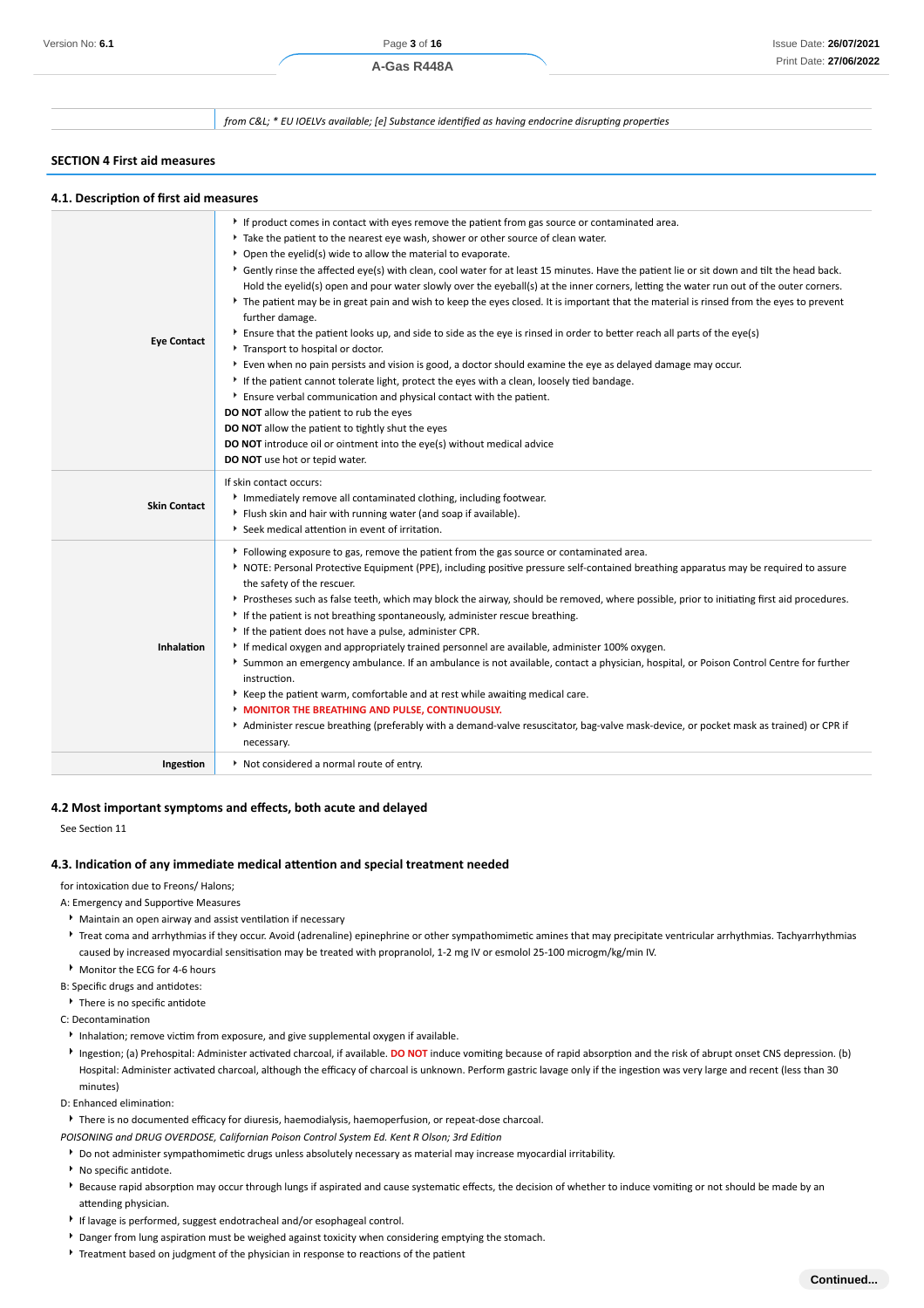#### For frost-bite caused by liquefied petroleum gas:

- If part has not thawed, place in warm water bath (41-46 C) for 15-20 minutes, until the skin turns pink or red.
- Analgesia may be necessary while thawing.
- If there has been a massive exposure, the general body temperature must be depressed, and the patient must be immediately rewarmed by whole-body immersion, in a bath at the above temperature.
- Shock may occur during rewarming.
- Administer tetanus toxoid booster after hospitalization.
- **Prophylactic antibiotics may be useful.**

--------------------------------------------------------------

<sup>•</sup> The patient may require anticoagulants and oxygen.

[Shell Australia 22/12/87]

For gas exposures:

#### BASIC TREATMENT

# --------------------------------------------------------------

- Establish a patent airway with suction where necessary.
- Watch for signs of respiratory insufficiency and assist ventilation as necessary.
- Administer oxygen by non-rebreather mask at 10 to 15 l/min.
- Monitor and treat, where necessary, for pulmonary oedema .
- Monitor and treat, where necessary, for shock.
- Anticipate seizures.

--------------------------------------------------------------

--------------------------------------------------------------

### ADVANCED TREATMENT

# Consider orotracheal or nasotracheal intubation for airway control in unconscious patient or where respiratory arrest has occurred.

- Positive-pressure ventilation using a bag-valve mask might be of use.
- Monitor and treat, where necessary, for arrhythmias.
- Start an IV D5W TKO. If signs of hypovolaemia are present use lactated Ringers solution. Fluid overload might create complications.
- Drug therapy should be considered for pulmonary oedema.
- Hypotension with signs of hypovolaemia requires the cautious administration of fluids. Fluid overload might create complications.
- **F** Treat seizures with diazepam.
- Proparacaine hydrochloride should be used to assist eye irrigation.

BRONSTEIN, A.C. and CURRANCE, P.L.

EMERGENCY CARE FOR HAZARDOUS MATERIALS EXPOSURE: 2nd Ed. 1994

#### **SECTION 5 Firefighting measures**

#### **5.1. Extinguishing media**

**SMALL FIRE:** Use extinguishing agent suitable for type of surrounding fire. **LARGE FIRE:** Cool cylinder.

**DO NOT** direct water at source of leak or venting safety devices as icing may occur.

#### **5.2. Special hazards arising from the substrate or mixture**

**5.3. Advice for firefighters**

**Fire Incompatibility Avoid contamination with oxidising agents i.e. nitrates, oxidising acids, chlorine bleaches, pool chlorine etc. as ignition may result** 

|                              | GENERAL                                                                                                      |
|------------------------------|--------------------------------------------------------------------------------------------------------------|
| <b>Fire Fighting</b>         | Alert Fire Brigade and tell them location and nature of hazard.                                              |
|                              | ▶ Wear breathing apparatus and protective gloves.                                                            |
|                              | Fight fire from a safe distance, with adequate cover.                                                        |
|                              | Use water delivered as a fine spray to control fire and cool adjacent area.                                  |
|                              | ▶ Containers may explode when heated - Ruptured cylinders may rocket                                         |
|                              | Fire exposed containers may vent contents through pressure relief devices.                                   |
|                              | High concentrations of gas may cause asphyxiation without warning.                                           |
|                              | May decompose explosively when heated or involved in fire.                                                   |
|                              | Contact with gas may cause burns, severe injury and/ or frostbite.                                           |
| <b>Fire/Explosion Hazard</b> | Decomposition may produce toxic fumes of:                                                                    |
|                              | carbon monoxide (CO)                                                                                         |
|                              | carbon dioxide (CO2)                                                                                         |
|                              | hydrogen fluoride                                                                                            |
|                              | other pyrolysis products typical of burning organic material.                                                |
|                              | Contains low boiling substance: Closed containers may rupture due to pressure buildup under fire conditions. |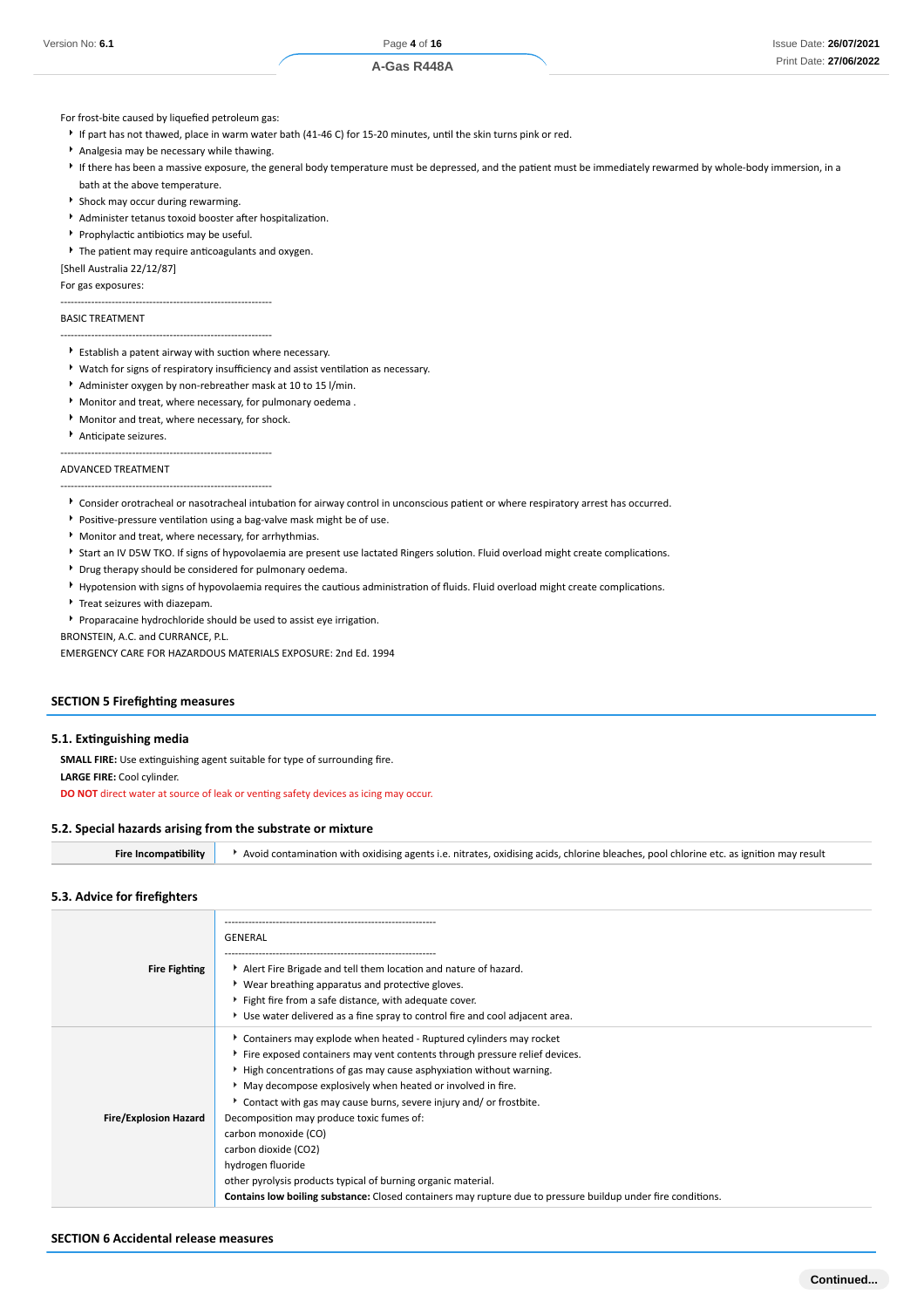# **6.1. Personal precautions, protective equipment and emergency procedures**

See section 8

# **6.2. Environmental precautions**

See section 12

# **6.3. Methods and material for containment and cleaning up**

| <b>Minor Spills</b> | ▶ Avoid breathing vapour and any contact with liquid or gas. Protective equipment including respirator should be used.<br>DO NOT enter confined spaces where gas may have accumulated.<br>Increase ventilation.                                                                    |
|---------------------|------------------------------------------------------------------------------------------------------------------------------------------------------------------------------------------------------------------------------------------------------------------------------------|
| <b>Major Spills</b> | Clear area of all unprotected personnel and move upwind.<br>Alert Emergency Authority and advise them of the location and nature of hazard.<br>Wear breathing apparatus and protective gloves.<br>Prevent by any means available, spillage from entering drains and water-courses. |

#### **6.4. Reference to other sections**

Personal Protective Equipment advice is contained in Section 8 of the SDS.

# **SECTION 7 Handling and storage**

# **7.1. Precautions for safe handling**

| Safe handling                 | Consider use in closed pressurised systems, fitted with temperature, pressure and safety relief valves which are vented for safe<br>$\cdot$<br>dispersal. Use only properly specified equipment which is suitable for this product, its supply pressure and temperature<br>The tubing network design connecting gas cylinders to the delivery system should include appropriate pressure indicators and vacuum<br>or suction lines.<br>Fully-welded types of pressure gauges, where the bourdon tube sensing element is welded to the gauge body, are recommended.<br>Before connecting gas cylinders, ensure manifold is mechanically secure and does not containing another gas.<br><b>DO NOT</b> transfer gas from one cylinder to another. |
|-------------------------------|------------------------------------------------------------------------------------------------------------------------------------------------------------------------------------------------------------------------------------------------------------------------------------------------------------------------------------------------------------------------------------------------------------------------------------------------------------------------------------------------------------------------------------------------------------------------------------------------------------------------------------------------------------------------------------------------------------------------------------------------|
| Fire and explosion protection | See section 5                                                                                                                                                                                                                                                                                                                                                                                                                                                                                                                                                                                                                                                                                                                                  |
| Other information             | ► Cylinders should be stored in a purpose-built compound with good ventilation, preferably in the open.<br>Such compounds should be sited and built in accordance with statutory requirements.<br>• The storage compound should be kept clear and access restricted to authorised personnel only.<br>• Cylinders stored in the open should be protected against rust and extremes of weather.                                                                                                                                                                                                                                                                                                                                                  |

#### **7.2. Conditions for safe storage, including any incompatibilities**

| Suitable container      | <b>DO NOT</b> use aluminium or galvanised containers<br>Cvlinder:<br>Ensure the use of equipment rated for cylinder pressure.<br>Ensure the use of compatible materials of construction.<br>Valve protection cap to be in place until cylinder is secured, connected.<br>Cylinder must be properly secured either in use or in storage. |
|-------------------------|-----------------------------------------------------------------------------------------------------------------------------------------------------------------------------------------------------------------------------------------------------------------------------------------------------------------------------------------|
| Storage incompatibility | Avoid reaction with oxidising agents<br>metals                                                                                                                                                                                                                                                                                          |



- **X**  *Must not be stored together*
- **0**  *May be stored together with specific preventions*
- **+**  *May be stored together*

*Note: Depending on other risk factors, compatibility assessment based on the table above may not be relevant to storage situations, particularly where large volumes of dangerous goods are stored and handled. Reference should be made to the Safety Data Sheets for each substance or article and risks assessed accordingly.*

#### **7.3. Specific end use(s)**

See section 1.2

### **SECTION 8 Exposure controls / personal protection**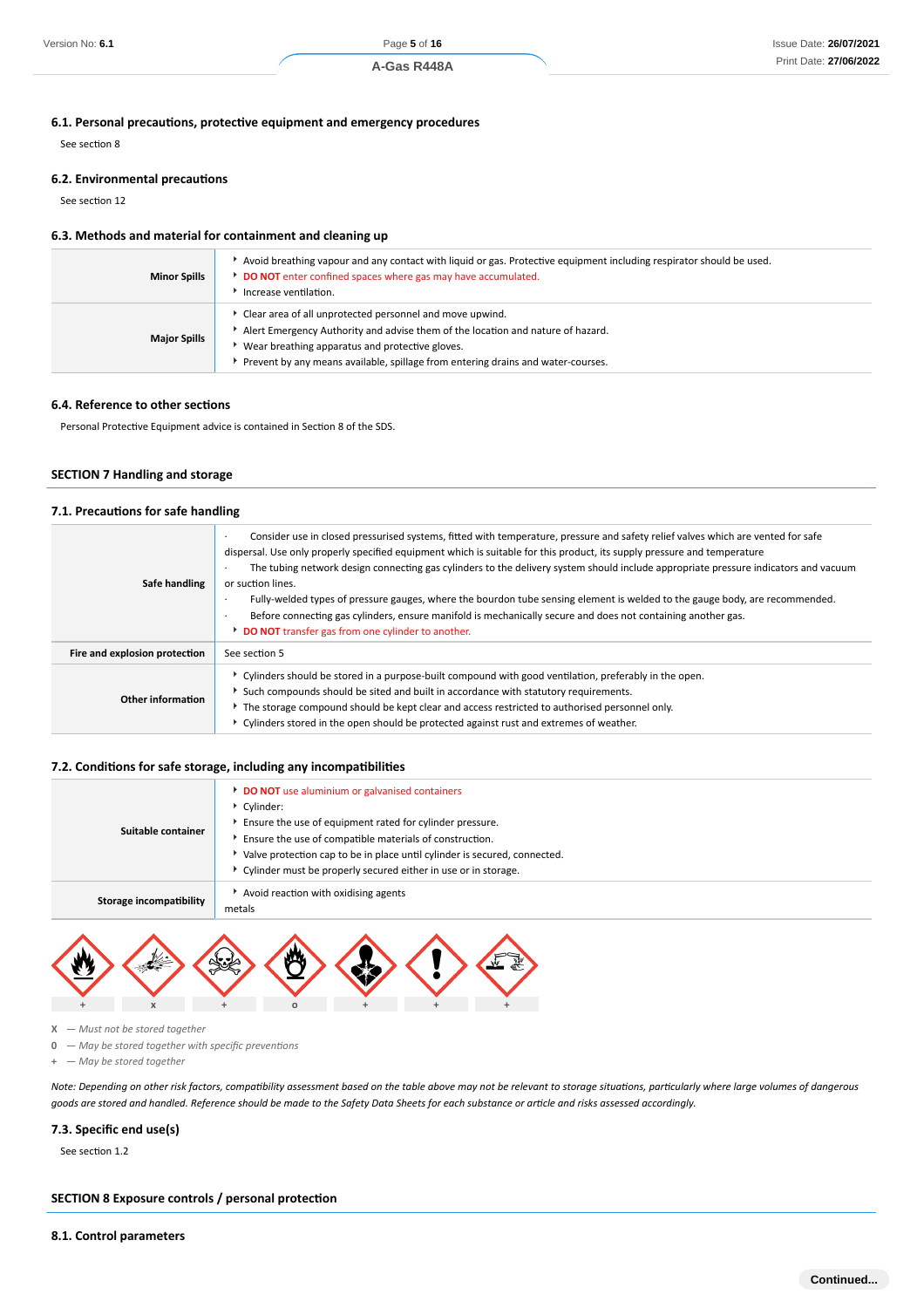| Ingredient                 | <b>DNELS</b><br><b>Exposure Pattern Worker</b>                                                                      | <b>PNECs</b><br>Compartment                                                                                                                                         |
|----------------------------|---------------------------------------------------------------------------------------------------------------------|---------------------------------------------------------------------------------------------------------------------------------------------------------------------|
| difluoromethane            | Inhalation 7 035 mg/m <sup>3</sup> (Systemic, Chronic)<br>Inhalation 750 mg/m <sup>3</sup> (Systemic, Chronic) $*$  | 0.142 mg/L (Water (Fresh))<br>1.42 mg/L (Water (Marine))<br>0.534 mg/kg sediment dw (Sediment (Fresh Water))                                                        |
| pentafluoroethane          | Inhalation 16 444 mg/m <sup>3</sup> (Systemic, Chronic)<br>Inhalation 1 753 mg/m <sup>3</sup> (Systemic, Chronic) * | 0.1 mg/L (Water (Fresh))<br>1 mg/L (Water (Marine))<br>0.6 mg/kg sediment dw (Sediment (Fresh Water))                                                               |
| 1,1,1,2-tetrafluoroethane  | Inhalation 13 936 mg/m <sup>3</sup> (Systemic, Chronic)<br>Inhalation 2 476 mg/m <sup>3</sup> (Systemic, Chronic) * | 0.1 mg/L (Water (Fresh))<br>0.01 mg/L (Water - Intermittent release)<br>1 mg/L (Water (Marine))<br>0.75 mg/kg sediment dw (Sediment (Fresh Water))<br>73 mg/L (STP) |
| 2,3,3,3-tetrafluoropropene | Inhalation 950 mg/m <sup>3</sup> (Systemic, Chronic)                                                                | 0.1 mg/L (Water (Fresh))<br>1 mg/L (Water (Marine))                                                                                                                 |
| 1,3,3,3-tetrafluoropropene | Inhalation 3 902 mg/m <sup>3</sup> (Systemic, Chronic)<br>Inhalation 830 mg/m <sup>3</sup> (Systemic, Chronic) *    | 0.1 mg/L (Water (Fresh))<br>1 mg/L (Water (Marine))                                                                                                                 |

\* Values for General Population

# **Occupational Exposure Limits (OEL)**

# **INGREDIENT DATA**

| Source                       | Ingredient        | <b>Material name</b>           | <b>TWA</b>      | <b>STEL</b> | Peak      | <b>Notes</b> |
|------------------------------|-------------------|--------------------------------|-----------------|-------------|-----------|--------------|
| UK Workplace Exposure Limits | 1, 1, 1, 2        | 1,1,1,2-Tetrafl oroethane (HFC | 1000 ppm / 4240 | Not         | Not       | Not          |
| (WELs)                       | tetrafluoroethane | 134a)                          | mg/m3           | Available   | Available | Available    |

# **Emergency Limits**

| Ingredient                 | TEEL-1        | TEEL-2        | TEEL-3        |
|----------------------------|---------------|---------------|---------------|
| difluoromethane            | 3,000 ppm     | 6,500 ppm     | 39,000 ppm    |
| 1,1,1,2-tetrafluoroethane  | Not Available | Not Available | Not Available |
| 2,3,3,3-tetrafluoropropene | 2,200 ppm     | Not Available | 1.40E+05 ppm  |
| 1,3,3,3-tetrafluoropropene | 1,400 ppm     | Not Available | Not Available |

| Ingredient                 | <b>Original IDLH</b> | <b>Revised IDLH</b> |
|----------------------------|----------------------|---------------------|
| difluoromethane            | Not Available        | Not Available       |
| pentafluoroethane          | Not Available        | Not Available       |
| 1,1,1,2-tetrafluoroethane  | Not Available        | Not Available       |
| 2,3,3,3-tetrafluoropropene | Not Available        | Not Available       |
| 1,3,3,3-tetrafluoropropene | Not Available        | Not Available       |

**MATERIAL DATA**

# **8.2. Exposure controls**

| 8.2.1. Appropriate engineering<br>controls | Engineering controls are used to remove a hazard or place a barrier between the worker and the hazard. Well-designed engineering controls<br>can be highly effective in protecting workers and will typically be independent of worker interactions to provide this high level of protection.<br>The basic types of engineering controls are:<br>Process controls which involve changing the way a job activity or process is done to reduce the risk.<br>Enclosure and/or isolation of emission source which keeps a selected hazard "physically" away from the worker and ventilation that<br>strategically "adds" and "removes" air in the work environment. |
|--------------------------------------------|-----------------------------------------------------------------------------------------------------------------------------------------------------------------------------------------------------------------------------------------------------------------------------------------------------------------------------------------------------------------------------------------------------------------------------------------------------------------------------------------------------------------------------------------------------------------------------------------------------------------------------------------------------------------|
| 8.2.2. Personal protection                 |                                                                                                                                                                                                                                                                                                                                                                                                                                                                                                                                                                                                                                                                 |
| Eye and face protection                    | Safety glasses with side shields.<br>▶ Chemical goggles.<br>▶ Contact lenses may pose a special hazard; soft contact lenses may absorb and concentrate irritants. A written policy document,<br>describing the wearing of lenses or restrictions on use, should be created for each workplace or task.                                                                                                                                                                                                                                                                                                                                                          |
| Skin protection                            | See Hand protection below                                                                                                                                                                                                                                                                                                                                                                                                                                                                                                                                                                                                                                       |
| Hands/feet protection                      | ▶ When handling sealed and suitably insulated cylinders wear cloth or leather gloves.                                                                                                                                                                                                                                                                                                                                                                                                                                                                                                                                                                           |
| <b>Body protection</b>                     | See Other protection below                                                                                                                                                                                                                                                                                                                                                                                                                                                                                                                                                                                                                                      |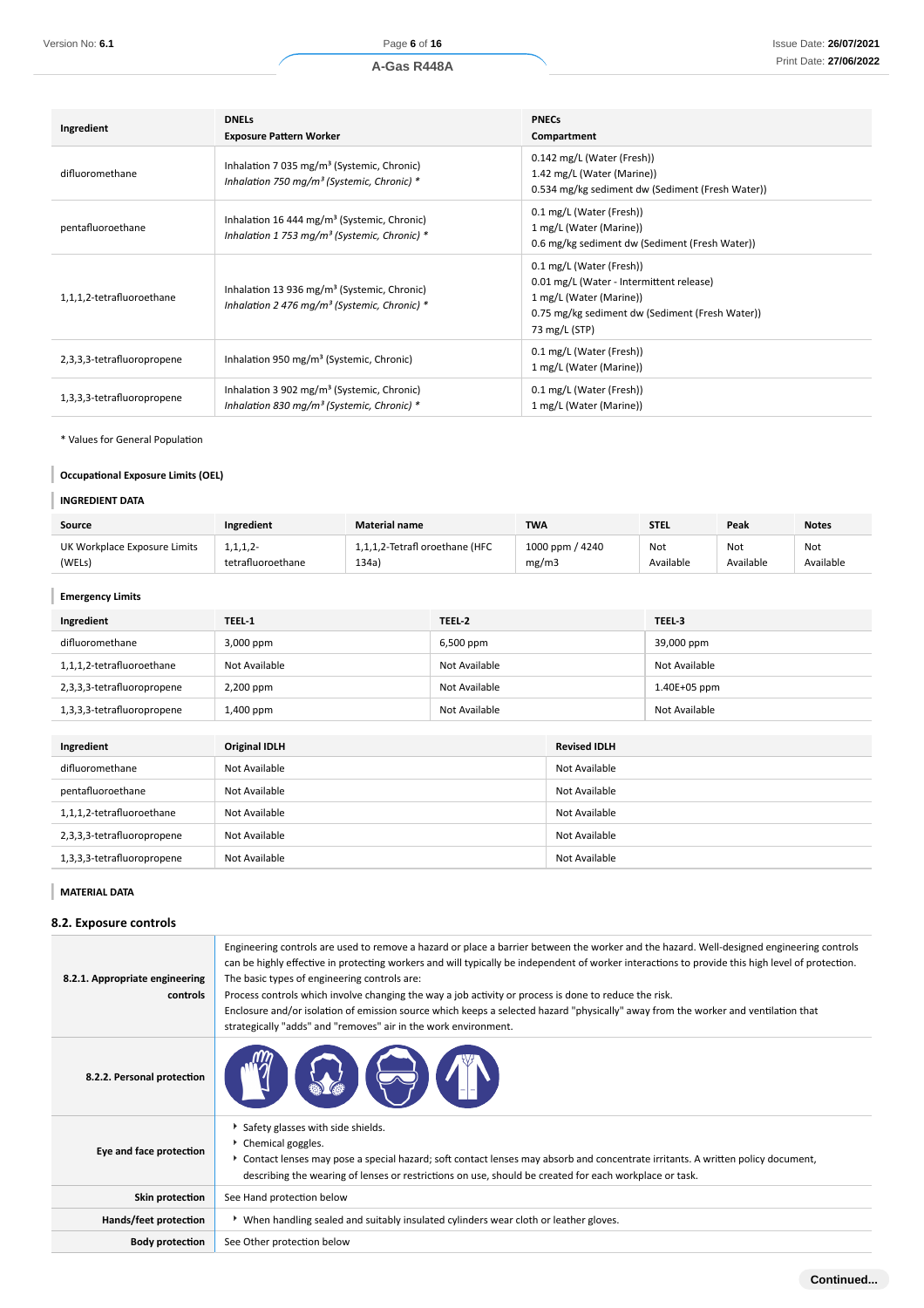| Other protection | Protective overalls, closely fitted at neck and wrist.<br>Eye-wash unit.<br>Ensure availability of lifeline in confined spaces.<br>Staff should be trained in all aspects of rescue work. |
|------------------|-------------------------------------------------------------------------------------------------------------------------------------------------------------------------------------------|
|------------------|-------------------------------------------------------------------------------------------------------------------------------------------------------------------------------------------|

# **Respiratory protection**

Type AX Filter of sufficient capacity. (AS/NZS 1716 & 1715, EN 143:2000 & 149:2001, ANSI Z88 or national equivalent)

- Cartridge respirators should never be used for emergency ingress or in areas of unknown vapour concentrations or oxygen content. The wearer must be warned to leave the contaminated area immediately on detecting any odours through the respirator. The odour may indicate that the mask is not functioning properly, that the vapour concentration is too high, or that the mask is not properly fitted. Because of these limitations, only restricted use of cartridge respirators is considered appropriate.
- Cartridge performance is affected by humidity. Cartridges should be changed after 2 hr of continuous use unless it is determined that the humidity is less than 75%, in which case, cartridges can be used for 4 hr. Used cartridges should be discarded daily, regardless of the length of time used
- Positive pressure, full face, air-supplied breathing apparatus should be used for work in enclosed spaces if a leak is suspected or the primary containment is to be opened (e.g. for a cylinder change)
- Air-supplied breathing apparatus is required where release of gas from primary containment is either suspected or demonstrated.

#### **8.2.3. Environmental exposure controls**

See section 12

#### **SECTION 9 Physical and chemical properties**

# **9.1. Information on basic physical and chemical properties**

Appearance **Clear/colourless liquefied gas with a slight ether odour.** 

| <b>Physical state</b>                           | <b>Liquified Gas</b> | <b>Relative density (Water = 1)</b>                | 1.11           |
|-------------------------------------------------|----------------------|----------------------------------------------------|----------------|
| Odour                                           | Not Available        | Partition coefficient n-octanol<br>/ water         | Not Available  |
| <b>Odour threshold</b>                          | Not Available        | Auto-ignition temperature (°C)                     | 628            |
| pH (as supplied)                                | Not Available        | Decomposition<br>temperature (°C)                  | Not Available  |
| Melting point / freezing point<br>$(^{\circ}C)$ | Not Available        | Viscosity (cSt)                                    | Not Available  |
| Initial boiling point and boiling<br>range (°C) | $-45.9-(-39.8)$      | Molecular weight (g/mol)                           | Not Applicable |
| Flash point (°C)                                | Not Available        | <b>Taste</b>                                       | Not Available  |
| <b>Evaporation rate</b>                         | Not Available        | <b>Explosive properties</b>                        | Not Available  |
| Flammability                                    | Not Available        | <b>Oxidising properties</b>                        | Not Available  |
| <b>Upper Explosive Limit (%)</b>                | Not Available        | Surface Tension (dyn/cm or<br>mN/m                 | Not Available  |
| Lower Explosive Limit (%)                       | Not Available        | <b>Volatile Component (%vol)</b>                   | Not Available  |
| Vapour pressure (kPa)                           | 1120 @21.1C          | Gas group                                          | Not Available  |
| Solubility in water                             | Not Available        | pH as a solution (Not<br>Available%)               | Not Available  |
| Vapour density (Air = 1)                        | 2.98                 | VOC g/L                                            | Not Available  |
| <b>Nanoform Solubility</b>                      | Not Available        | <b>Nanoform Particle</b><br><b>Characteristics</b> | Not Available  |
| <b>Particle Size</b>                            | Not Available        |                                                    |                |

# **9.2. Other information**

Not Available

#### **SECTION 10 Stability and reactivity**

| 10.1. Reactivity         | See section 7.2                                                                                                                  |
|--------------------------|----------------------------------------------------------------------------------------------------------------------------------|
| 10.2. Chemical stability | Unstable in the presence of incompatible materials.<br>Product is considered stable.<br>Hazardous polymerisation will not occur. |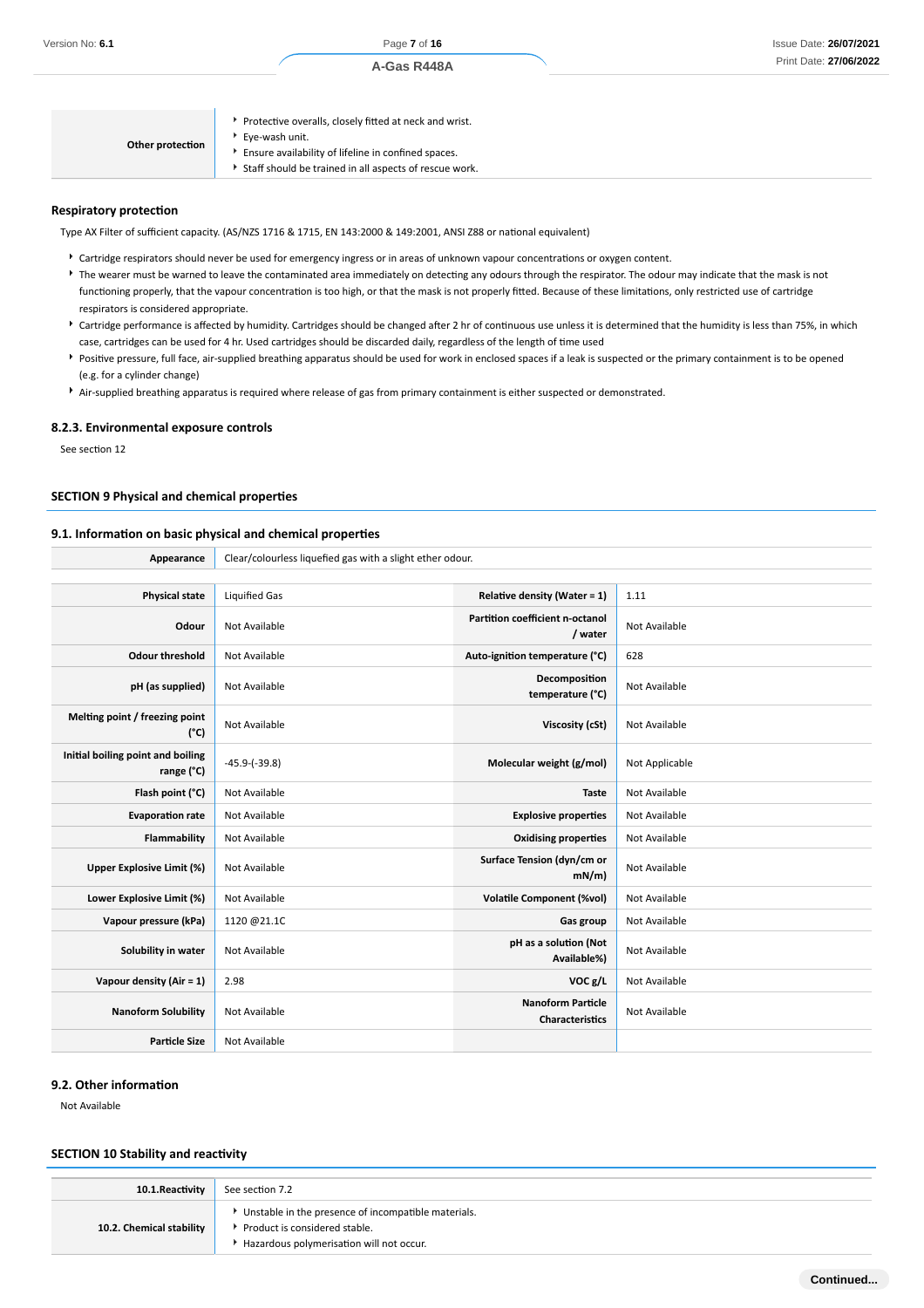| 10.3. Possibility of hazardous<br>reactions | See section 7.2 |
|---------------------------------------------|-----------------|
| 10.4. Conditions to avoid                   | See section 7.2 |
| 10.5. Incompatible materials                | See section 7.2 |
| 10.6. Hazardous<br>decomposition products   | See section 5.3 |
|                                             |                 |

#### **SECTION 11 Toxicological information**

**11.1. Information on toxicological effects**

# **Inhaled** Inhalation of vapours may cause drowsiness and dizziness. This may be accompanied by narcosis, reduced alertness, loss of reflexes, lack of coordination and vertigo. Inhalation of vapours or aerosols (mists, fumes), generated by the material during the course of normal handling, may be damaging to the health of the individual. Limited evidence or practical experience suggests that the material may produce irritation of the respiratory system, in a significant number of individuals, following inhalation. In contrast to most organs, the lung is able to respond to a chemical insult by first removing or neutralising the irritant and then repairing the damage. The repair process, which initially evolved to protect mammalian lungs from foreign matter and antigens, may however, produce further lung damage resulting in the impairment of gas exchange, the primary function of the lungs. Respiratory tract irritation often results in an inflammatory response involving the recruitment and activation of many cell types, mainly derived from the vascular system. Exposure to high concentrations of fluorocarbons may produce cardiac arrhythmias or cardiac arrest due sensitisation of the heart to adrenalin or noradrenalin. Deaths associated with exposures to fluorocarbons (specifically halogenated aliphatics) have occurred in occupational settings and in inhalation of bronchodilator drugs. Bronchospasm consistently occurs in human subjects inhaling fluorocarbons. At a measured concentration of 1700 ppm of one of the commercially available aerosols there is a biphasic change in ventilatory capacity, the first reduction occurring within a few minutes and the second delayed up to 30 minutes. Common, generalised symptoms associated with non-toxic gas inhalation include : central nervous system effects such as headache, confusion, dizziness, progressive stupor, coma and seizures; respiratory system complications may include tachypnoea and dyspnoea; cardiovascular effects may include circulatory collapse and arrhythmias; gastrointestinal effects may also be present and may include mucous membrane irritation and nausea and vomiting. Acute intoxication by halogenated aliphatic hydrocarbons appears to take place over two stages. Signs of a reversible narcosis are evident in the first stage and in the second stage signs of injury to organs may become evident, a single organ alone is (almost) never involved. Material is highly volatile and may quickly form a concentrated atmosphere in confined or unventilated areas. The vapour may displace and replace air in breathing zone, acting as a simple asphyxiant. This may happen with little warning of overexposure. Depression of the central nervous system is the most outstanding effect of most halogenated aliphatic hydrocarbons. Inebriation and excitation, passing into narcosis, is a typical reaction. In severe acute exposures there is always a danger of death from respiratory failure or cardiac arrest due to a tendency to make the heart more susceptible to catecholamines (adrenalin) **Ingestion** Not normally a hazard due to physical form of product. Considered an unlikely route of entry in commercial/industrial environments **Skin Contact** Limited evidence suggests that repeated exposure may cause skin cracking, flaking or drying following normal handling and use. Limited evidence exists, or practical experience predicts, that the material either produces inflammation of the skin in a substantial number of individuals following direct contact, and/or produces significant inflammation when applied to the healthy intact skin of animals, for up to four hours, such inflammation being present twenty-four hours or more after the end of the exposure period. Skin irritation may also be present after prolonged or repeated exposure; this may result in a form of contact dermatitis (nonallergic). The dermatitis is often characterised by skin redness (erythema) and swelling (oedema) which may progress to blistering (vesiculation), scaling and thickening of the epidermis. At the microscopic level there may be intercellular oedema of the spongy layer of the skin (spongiosis) and intracellular oedema of the epidermis. In common with other halogenated aliphatics, fluorocarbons may cause dermal problems due to a tendency to remove natural oils from the skin causing irritation and the development of dry, sensitive skin. They do not appear to be appreciably absorbed. Open cuts, abraded or irritated skin should not be exposed to this material Entry into the blood-stream through, for example, cuts, abrasions, puncture wounds or lesions, may produce systemic injury with harmful effects. Examine the skin prior to the use of the material and ensure that any external damage is suitably protected. Vapourising liquid causes rapid cooling and contact may cause cold burns, frostbite, even through normal gloves. Frozen skin tissues are painless and appear waxy and yellow. Signs and symptoms of frost-bite may include "pins and needles", paleness followed by numbness, a hardening an stiffening of the skin, a progression of colour changes in the affected area, (first white, then mottled and blue and eventually black; on recovery, red, hot, painful and blistered). **Eye** Although the material is not thought to be an irritant (as classified by EC Directives), direct contact with the eye may produce transient discomfort characterised by tearing or conjunctival redness (as with windburn). Direct contact with the eye may not cause irritation because of the extreme volatility of the gas; however concentrated atmospheres may produce irritation after brief exposures.. **Chronic** On the basis, primarily, of animal experiments, concern has been expressed by at least one classification body that the material may produce carcinogenic or mutagenic effects; in respect of the available information, however, there presently exists inadequate data for making a satisfactory assessment. **Continued...**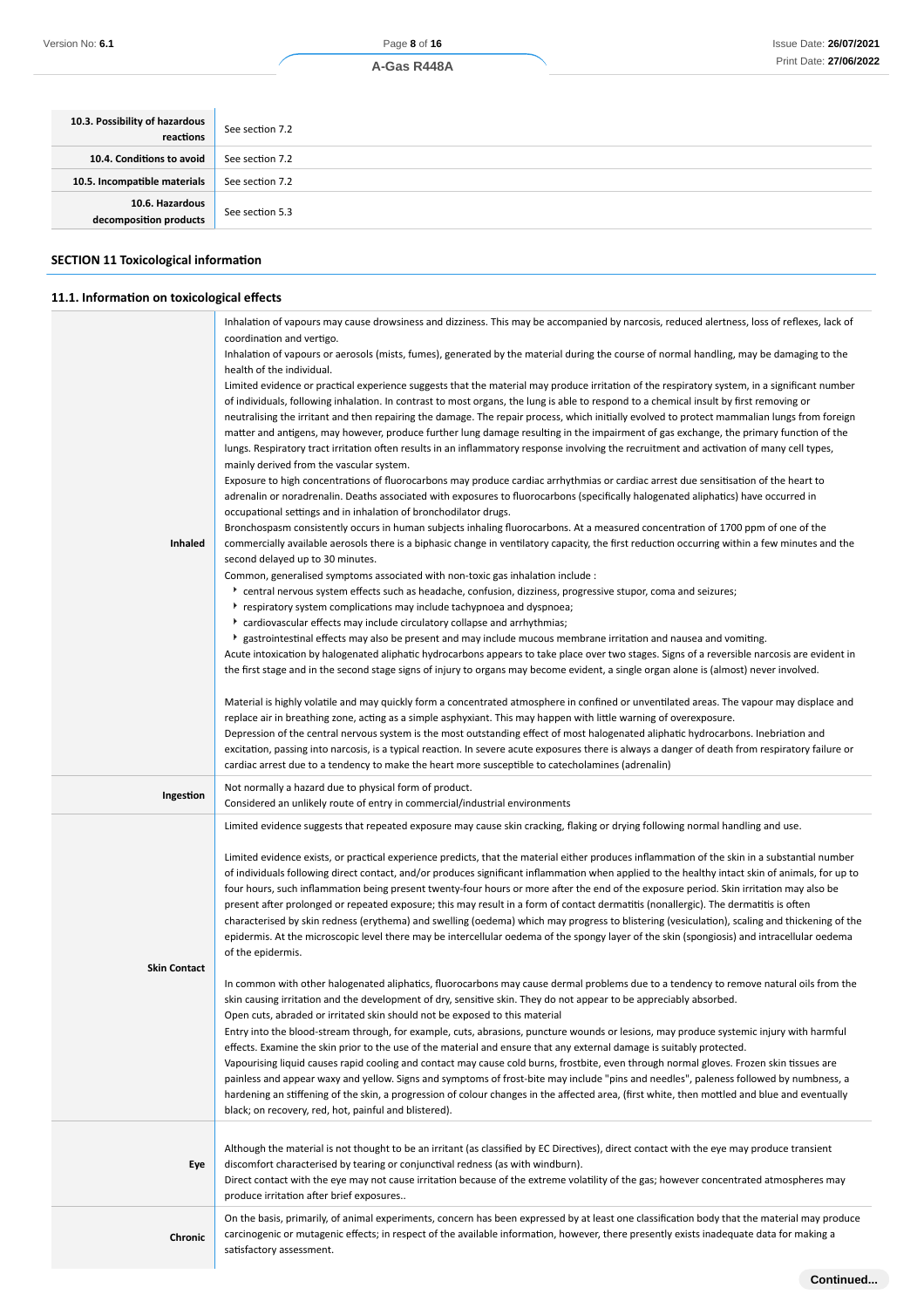Limited evidence suggests that repeated or long-term occupational exposure may produce cumulative health effects involving organs or biochemical systems.

Halogenated oxiranes may arise following epoxidation of haloalkenes.

The metabolism of haloethylenes by microsomal oxidation leading to epoxide formation across the double bond has been proposed. The resulting oxiranes are highly reactive and may covalently bind to nucleic acids leading to mutations and possible cancers A measure of such potential carcinogenicity is the development of significant preneoplastic foci in livers of treated rats.

The carcinogenicity of halogenated oxiranes may lie in the reactivity of an epoxide intermediate.

Principal route of occupational exposure to the gas is by inhalation.

It is generally accepted that the fluorocarbons are less toxic than the corresponding halogenated aliphatic based on chlorine. Repeated inhalation exposure to the fluorocarbon FC-11 does not produce pathologic lesions of the liver and other visceral organs in experimental animals. There has been conjecture in non-scientific publications that fluorocarbons may cause leukemia, cancer, sterility and birth defects; these have not been verified by current research. The high incidence of cancer, spontaneous abortion and congenital anomalies amongst hospital personnel, repeatedly exposed to fluorine-containing general anaesthetics, has caused some scientists to call for a lowering of the fluorocarbon exposure standard to 5 ppm since some are mutagens.

| A-Gas R448A                | <b>TOXICITY</b>                                                                       | <b>IRRITATION</b>                                                                                                                      |
|----------------------------|---------------------------------------------------------------------------------------|----------------------------------------------------------------------------------------------------------------------------------------|
|                            | Not Available                                                                         | Not Available                                                                                                                          |
|                            | <b>TOXICITY</b>                                                                       | <b>IRRITATION</b>                                                                                                                      |
| difluoromethane            | Inhalation(Rat) LC50; >760000 ppm4h <sup>[2]</sup>                                    | Not Available                                                                                                                          |
|                            | Oral (Mouse) LD50; 1810 mg/kg <sup>[2]</sup>                                          |                                                                                                                                        |
|                            | <b>TOXICITY</b>                                                                       | <b>IRRITATION</b>                                                                                                                      |
| pentafluoroethane          | Inhalation(Rat) LC50; >709000 ppm4h <sup>[2]</sup>                                    | Not Available                                                                                                                          |
| 1,1,1,2-tetrafluoroethane  | <b>TOXICITY</b>                                                                       | <b>IRRITATION</b>                                                                                                                      |
|                            | Inhalation(Rat) LC50; 359453.102 ppm4h <sup>[2]</sup>                                 | Not Available                                                                                                                          |
|                            |                                                                                       |                                                                                                                                        |
|                            | <b>TOXICITY</b>                                                                       | <b>IRRITATION</b>                                                                                                                      |
| 2,3,3,3-tetrafluoropropene | Inhalation(Rat) LC50; >86.831 ppm4h <sup>[2]</sup>                                    | Not Available                                                                                                                          |
|                            | <b>TOXICITY</b>                                                                       | <b>IRRITATION</b>                                                                                                                      |
| 1,3,3,3-tetrafluoropropene | Inhalation(Rat) LC50; >1157.752 ppm4h <sup>[2]</sup>                                  | Not Available                                                                                                                          |
| Legend:                    | specified data extracted from RTECS - Register of Toxic Effect of chemical Substances | 1. Value obtained from Europe ECHA Registered Substances - Acute toxicity 2.* Value obtained from manufacturer's SDS. Unless otherwise |

| PENTAFLUOROETHANE                                                                                                     | Cardiac sensitisation threshold limit >245400 mg/m3 Anaesthetic effects threshold limit 490800 mg/m3 * DuPont SDS                                                                                                                                                                                                                                                                                                                                                                                                                                                                                                                                                                                                                                                                                                                                                                                                                         |
|-----------------------------------------------------------------------------------------------------------------------|-------------------------------------------------------------------------------------------------------------------------------------------------------------------------------------------------------------------------------------------------------------------------------------------------------------------------------------------------------------------------------------------------------------------------------------------------------------------------------------------------------------------------------------------------------------------------------------------------------------------------------------------------------------------------------------------------------------------------------------------------------------------------------------------------------------------------------------------------------------------------------------------------------------------------------------------|
| 1,1,1,2-TETRAFLUOROETHANE                                                                                             | * with added oxygen - ZhongHao New Chemical Materials MSDS Excessive concentration can have a narcotic effect; inhalation of high<br>concentrations of decomposition products can cause lung oedema.                                                                                                                                                                                                                                                                                                                                                                                                                                                                                                                                                                                                                                                                                                                                      |
| $2,3,3,3-$<br><b>TETRAFLUOROPROPENE</b>                                                                               | Mutagenicity : Did not cause genetic damage in animals. Did not cause genetic damage in cultured mammalian cells. Experiments showed<br>mutagenic effects in cultured bacterial cells. Reproductive toxicity : Animal testing showed no reproductive toxicity. Teratogenicity : Animal<br>testing showed effects on embryo-fetal development at levels equal to or above those causing maternal toxicity. For similar product, 1,3,3,3-<br>tetrafluoropropene HFO-1234ze is practically non-toxic. Short-term exposures at levels higher than 10% have not induced cardiac<br>sensitization to adrenalin nor induced serious toxic effects. Rats and rabbits did not exhibit any serious toxic, developmental or reproductive<br>effects even with exposures to high levels of HFO-1234ze. Based on a series of mutagenicity and genomics studies, the cancer risk for<br>HFO-1234ze is LOW                                               |
| $1,3,3,3-$<br><b>TETRAFLUOROPROPENE</b>                                                                               | Inhalation (rat) NOEL (28 days): >1.5 mg/l * HFO-1234ze is practically non-toxic. Short-term exposures at levels higher than 10% have not<br>induced cardiac sensitization to adrenalin nor induced serious toxic effects. Rats and rabbits did not exhibit any serious toxic, developmental<br>or reproductive effects even with exposures to high levels of HFO-1234ze. Based on a series of mutagenicity and genomics studies, the<br>cancer risk for HFO-1234ze is low, no cardiac sensitisation was observed in dogs with exposures up to 120,000 ppm; repeated dose toxicity in<br>rats (13-wk) found mild effects on the heart (NOEL 5,000ppm); in vitro genotoxicity findings include negative Ames Test and negative human<br>lymphocyte chromosome aberration test; in vivo genotoxicity findings in the mouse micronucleus test were negative (inhalation, mammalian<br>bone-marrow cytogenic test with chromosomal analysis). |
| 1,1,1,2-TETRAFLUOROETHANE<br>& 2,3,3,3-<br><b>TETRAFLUOROPROPENE &amp;</b><br>$1,3,3,3-$<br><b>TETRAFLUOROPROPENE</b> | Disinfection by products (DBPs) re formed when disinfectants such as chlorine, chloramine, and ozone react with organic and inorganic<br>matter in water. The observations that some DBPs such as trihalomethanes (THMs), di-/trichloroacetic acids, and 3-chloro-<br>4-(dichloromethyl)-5-hydroxy-2(5H)-furanone (MX) are carcinogenic in animal studies have raised public concern over the possible adverse<br>health effects of DBPs. To date, several hundred DBPs have been identified.<br>Numerous haloalkanes and haloalkenes have been tested for carcinogenic and mutagenic activities. n general, the genotoxic potential is<br>dependent on the nature, number, and position of halogen(s) and the molecular size of the compound.                                                                                                                                                                                            |
| $2,3,3,3-$<br><b>TETRAFLUOROPROPENE &amp;</b><br>$1,3,3,3-$                                                           | * Vendor HFO-1234ze is not likely to accumulate in the bodies of humans or animals<br>The fluoroalkenes vary widely in acute inhalation toxicity. Those, such as perfluoroisobutylene, PFIB, the most highly toxic member, attacks<br>the pulmonary epithelium of rats eventuating in edema and death after a delay of about one day. Other fluoroalkenes, such as                                                                                                                                                                                                                                                                                                                                                                                                                                                                                                                                                                        |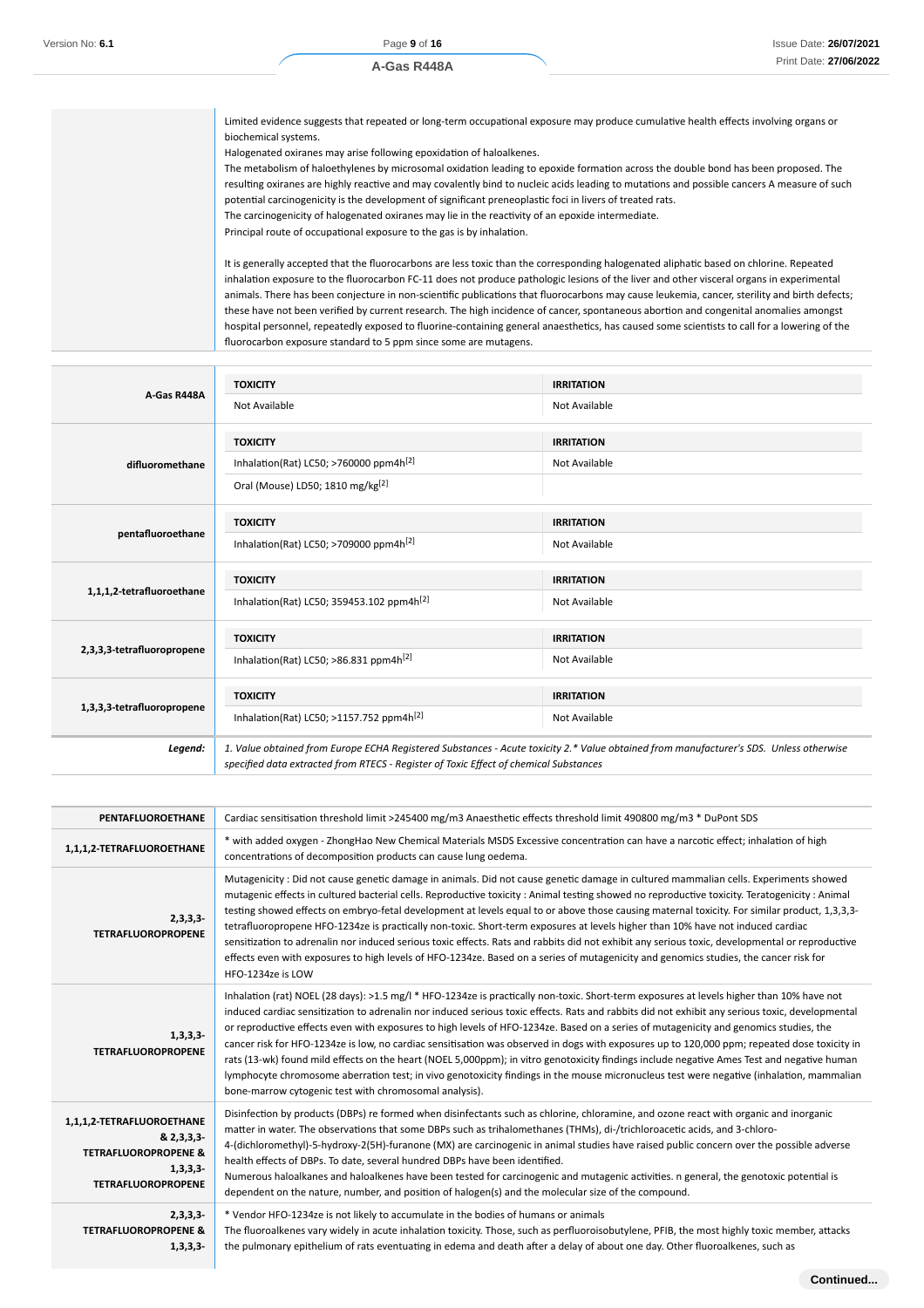| hexafluoropropylene (HFP) or chlorotrifluoroethylene (CTFE), also cause pulmonary injury but at lower concentrations produce<br>concentration dependent changes in the renal concentrating mechanism of the rat. Changes in the CNS of rats and rabbits have also been<br>reported for CTFE. |                                 |                           |
|----------------------------------------------------------------------------------------------------------------------------------------------------------------------------------------------------------------------------------------------------------------------------------------------|---------------------------------|---------------------------|
| ×                                                                                                                                                                                                                                                                                            | Carcinogenicity                 | ×                         |
| $\boldsymbol{\mathsf{x}}$                                                                                                                                                                                                                                                                    | Reproductivity                  | ×                         |
| ×                                                                                                                                                                                                                                                                                            | <b>STOT - Single Exposure</b>   | ×                         |
| ×                                                                                                                                                                                                                                                                                            | <b>STOT - Repeated Exposure</b> | $\boldsymbol{\mathsf{x}}$ |
| ×                                                                                                                                                                                                                                                                                            | <b>Aspiration Hazard</b>        | ×                         |
|                                                                                                                                                                                                                                                                                              |                                 |                           |

*Legend: – Data either not available or does not fill the criteria for classification – Data available to make classification*

# **11.2.1. Endocrine Disruption Properties**

the control of the control of the

Not Available

# **SECTION 12 Ecological information**

# **12.1. Toxicity**

|                            | Endpoint         | <b>Test Duration (hr)</b> | <b>Species</b>                | Value               | Source           |
|----------------------------|------------------|---------------------------|-------------------------------|---------------------|------------------|
| A-Gas R448A                | Not<br>Available | Not Available             | Not Available                 | Not<br>Available    | Not<br>Available |
|                            | Endpoint         | <b>Test Duration (hr)</b> | <b>Species</b>                | Value               | Source           |
|                            | NOEC(ECx)        | 96h                       | Fish                          | 10 <sub>mg</sub> /I | $\overline{2}$   |
|                            | <b>EC50</b>      | 72h                       | Algae or other aquatic plants | $>114$ mg/l         | $\overline{2}$   |
| difluoromethane            | <b>EC50</b>      | 48h                       | Crustacea                     | >97.9mg/l           | $\overline{2}$   |
|                            | <b>EC50</b>      | 96h                       | Algae or other aquatic plants | 142mg/l             | $\overline{2}$   |
|                            | LC50             | 96h                       | Fish                          | >81.8mg/l           | $\overline{2}$   |
|                            | Endpoint         | <b>Test Duration (hr)</b> | <b>Species</b>                | Value               | Source           |
|                            | <b>EC50</b>      | 72h                       | Algae or other aquatic plants | >114mg/l            | $\overline{2}$   |
|                            | NOEC(ECx)        | 96h                       | Fish                          | 10 <sub>mg</sub> /I | $\overline{2}$   |
| pentafluoroethane          | <b>EC50</b>      | 48h                       | Crustacea                     | >97.9mg/l           | $\overline{2}$   |
|                            | <b>EC50</b>      | 96h                       | Algae or other aquatic plants | 142mg/l             | $\overline{2}$   |
|                            | <b>LC50</b>      | 96h                       | Fish                          | >81.8mg/l           | $\overline{2}$   |
| 1,1,1,2-tetrafluoroethane  | Endpoint         | <b>Test Duration (hr)</b> | <b>Species</b>                | Value               | Source           |
|                            | NOEC(ECx)        | 96h                       | Fish                          | 300mg/l             | Not<br>Available |
|                            | <b>EC50</b>      | 72h                       | Algae or other aquatic plants | >114mg/l            | $\overline{2}$   |
|                            | LC50             | 96h                       | Fish                          | 450mg/l             | Not<br>Available |
|                            | <b>EC50</b>      | 48h                       | Crustacea                     | 980mg/l             | Not<br>Available |
|                            | <b>EC50</b>      | 96h                       | Algae or other aquatic plants | 142mg/l             | $\overline{2}$   |
|                            | <b>Endpoint</b>  | <b>Test Duration (hr)</b> | <b>Species</b>                | Value               | Source           |
|                            | NOEC(ECx)        | 72h                       | Algae or other aquatic plants | $>100$ mg/l         | Not<br>Available |
| 2,3,3,3-tetrafluoropropene | <b>EC50</b>      | 72h                       | Algae or other aquatic plants | $>2.5$ mg/l         | $\overline{2}$   |
|                            | <b>EC50</b>      | 48h                       | Crustacea                     | 65mg/l              | $\overline{2}$   |
|                            | LC50             | 96h                       | Fish                          | >197mg/l            | Not<br>Available |
|                            | Endpoint         | <b>Test Duration (hr)</b> | <b>Species</b>                | Value               | Source           |
| 1,3,3,3-tetrafluoropropene | <b>EC50</b>      | 72h                       | Algae or other aquatic plants | $>170$ mg/l         | $\overline{2}$   |
|                            |                  |                           |                               |                     |                  |

**Continued...**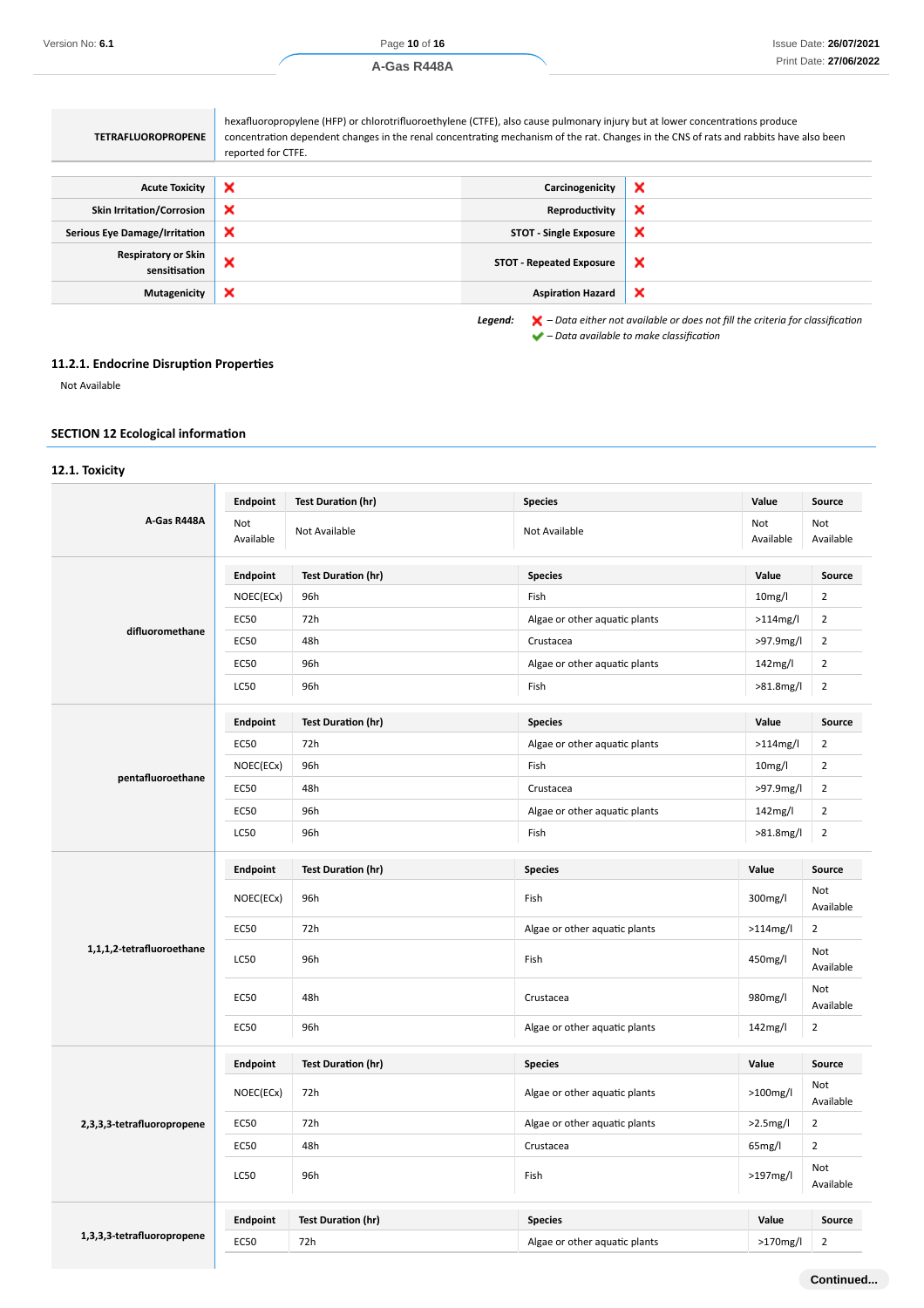|         | EC50(ECx) | 48h                                  | Crustacea                                                                                                                                                                                                                                                                              | $>160$ mg/l |  |
|---------|-----------|--------------------------------------|----------------------------------------------------------------------------------------------------------------------------------------------------------------------------------------------------------------------------------------------------------------------------------------|-------------|--|
|         | EC50      | 48h                                  | Crustacea                                                                                                                                                                                                                                                                              | $>160$ mg/l |  |
| Leaend: |           | Bioconcentration Data 8. Vendor Data | Extracted from 1. IUCLID Toxicity Data 2. Europe ECHA Registered Substances - Ecotoxicological Information - Aquatic Toxicity 4. US EPA,<br>Ecotox database - Aquatic Toxicity Data 5. ECETOC Aquatic Hazard Assessment Data 6. NITE (Japan) - Bioconcentration Data 7. METI (Japan) - |             |  |

# **DO NOT** discharge into sewer or waterways.

# **12.2. Persistence and degradability**

| Ingredient                 | Persistence: Water/Soil | <b>Persistence: Air</b> |
|----------------------------|-------------------------|-------------------------|
| difluoromethane            | LOW                     | <b>LOW</b>              |
| pentafluoroethane          | <b>HIGH</b>             | <b>HIGH</b>             |
| 1,1,1,2-tetrafluoroethane  | <b>HIGH</b>             | <b>HIGH</b>             |
| 2,3,3,3-tetrafluoropropene | <b>HIGH</b>             | <b>HIGH</b>             |

# **12.3. Bioaccumulative potential**

| Ingredient                 | Bioaccumulation        |
|----------------------------|------------------------|
| difluoromethane            | LOW (LogKOW = $0.2$ )  |
| pentafluoroethane          | LOW (LogKOW = 1.5472)  |
| 1,1,1,2-tetrafluoroethane  | LOW (LogKOW = $1.68$ ) |
| 2,3,3,3-tetrafluoropropene | LOW (LogKOW = 2.1485)  |

# **12.4. Mobility in soil**

| Ingredient                 | <b>Mobility</b>      |
|----------------------------|----------------------|
| difluoromethane            | LOW (KOC = $23.74$ ) |
| pentafluoroethane          | LOW (KOC = $154.4$ ) |
| 1,1,1,2-tetrafluoroethane  | LOW (KOC = $96.63$ ) |
| 2,3,3,3-tetrafluoropropene | LOW (KOC = $154.4$ ) |

#### **12.5. Results of PBT and vPvB assessment**

|                               | P             | В             |   |               |
|-------------------------------|---------------|---------------|---|---------------|
| Relevant available data       | Not Available | Not Available |   | Not Available |
| PBT                           | ×             | ×             | × |               |
| vPvB                          | ×             | ×             | × |               |
|                               |               |               |   |               |
| PBT Criteria fulfilled?<br>No |               |               |   |               |
| vPvB<br>No                    |               |               |   |               |

# **12.6. Endocrine Disruption Properties**

Not Available

# **12.7. Other adverse effects**

Not Available

# **SECTION 13 Disposal considerations**

| 13.1. Waste treatment methods |                                                                                                                                                                                                                                                                                |  |  |
|-------------------------------|--------------------------------------------------------------------------------------------------------------------------------------------------------------------------------------------------------------------------------------------------------------------------------|--|--|
| Product / Packaging disposal  | Evaporate residue at an approved site.<br>Return empty containers to supplier. If containers are marked non-returnable establish means of disposal with manufacturer prior to here to<br>purchase.<br>Ensure damaged or non-returnable cylinders are gas-free before disposal. |  |  |
| Waste treatment options       | Not Available                                                                                                                                                                                                                                                                  |  |  |
| Sewage disposal options       | Not Available                                                                                                                                                                                                                                                                  |  |  |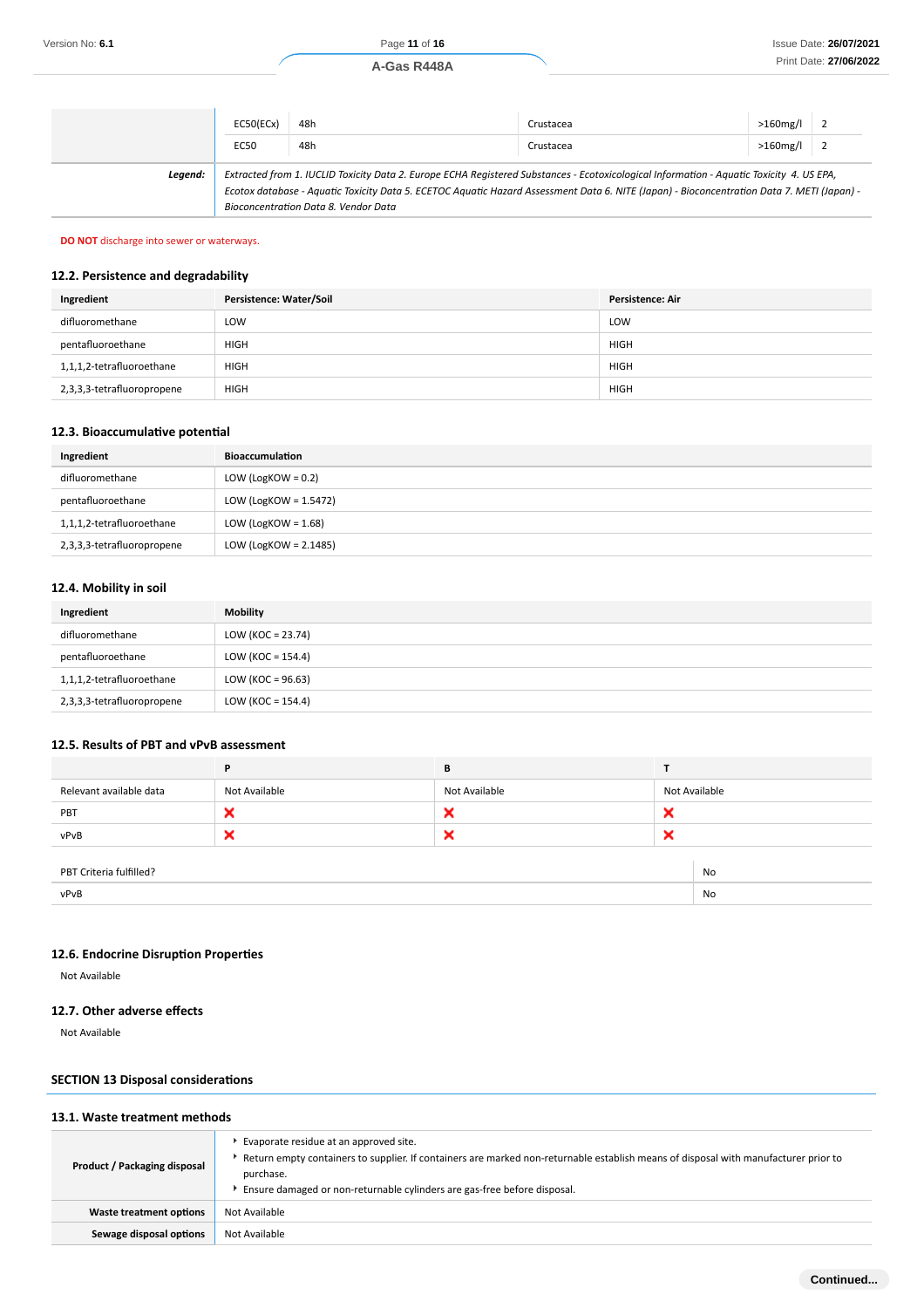# **SECTION 14 Transport information**

| <b>Labels Required</b> |           |
|------------------------|-----------|
|                        |           |
| Marine Pollutant       | <b>NO</b> |
| <b>HAZCHEM</b>         | 2TE       |

# **Land transport (ADR-RID)**

| 14.1. UN number                     | 3163                                      |                                                                                                   |  |  |
|-------------------------------------|-------------------------------------------|---------------------------------------------------------------------------------------------------|--|--|
| 14.2. UN proper shipping<br>name    |                                           | LIQUEFIED GAS, N.O.S. (contains pentafluoroethane, difluoromethane and 1,1,1,2-tetrafluoroethane) |  |  |
| 14.3. Transport hazard<br>class(es) | 2.2<br>Class<br>Not Applicable<br>Subrisk |                                                                                                   |  |  |
| 14.4. Packing group                 | Not Applicable                            |                                                                                                   |  |  |
| 14.5. Environmental hazard          | Not Applicable                            |                                                                                                   |  |  |
|                                     | Hazard identification (Kemler)            | 20                                                                                                |  |  |
|                                     | Classification code                       | 2A                                                                                                |  |  |
| 14.6. Special precautions for       | Hazard Label                              | 2.2                                                                                               |  |  |
| user                                | Special provisions                        | 274 392 662                                                                                       |  |  |
|                                     | Limited quantity                          | 120 ml                                                                                            |  |  |
|                                     | <b>Tunnel Restriction Code</b>            | 3(C/E)                                                                                            |  |  |

# **Air transport (ICAO-IATA / DGR)**

| 14.1. UN number                       | 3163                                                                                                                                                                                                                                                                                        |                                                                                                     |                                                                           |  |
|---------------------------------------|---------------------------------------------------------------------------------------------------------------------------------------------------------------------------------------------------------------------------------------------------------------------------------------------|-----------------------------------------------------------------------------------------------------|---------------------------------------------------------------------------|--|
| 14.2. UN proper shipping<br>name      |                                                                                                                                                                                                                                                                                             | Liquefied gas, n.o.s. * (contains pentafluoroethane, difluoromethane and 1,1,1,2-tetrafluoroethane) |                                                                           |  |
| 14.3. Transport hazard<br>class(es)   | <b>ICAO/IATA Class</b><br>ICAO / IATA Subrisk<br><b>ERG Code</b>                                                                                                                                                                                                                            | 2.2<br>Not Applicable<br>2L                                                                         |                                                                           |  |
| 14.4. Packing group                   | Not Applicable                                                                                                                                                                                                                                                                              |                                                                                                     |                                                                           |  |
| 14.5. Environmental hazard            | Not Applicable                                                                                                                                                                                                                                                                              |                                                                                                     |                                                                           |  |
| 14.6. Special precautions for<br>user | Special provisions<br>Cargo Only Packing Instructions<br>Cargo Only Maximum Qty / Pack<br>Passenger and Cargo Packing Instructions<br>Passenger and Cargo Maximum Qty / Pack<br>Passenger and Cargo Limited Quantity Packing Instructions<br>Passenger and Cargo Limited Maximum Qty / Pack |                                                                                                     | Not Applicable<br>200<br>150 kg<br>200<br>75 kg<br>Forbidden<br>Forbidden |  |

# **Sea transport (IMDG-Code / GGVSee)**

| 14.1. UN number                     | 3163                                     |                                                                                                   |  |  |
|-------------------------------------|------------------------------------------|---------------------------------------------------------------------------------------------------|--|--|
| 14.2. UN proper shipping<br>name    |                                          | LIQUEFIED GAS, N.O.S. (contains pentafluoroethane, difluoromethane and 1,1,1,2-tetrafluoroethane) |  |  |
| 14.3. Transport hazard<br>class(es) | <b>IMDG Class</b><br><b>IMDG Subrisk</b> | 2.2<br>Not Applicable                                                                             |  |  |
| 14.4. Packing group                 | Not Applicable                           |                                                                                                   |  |  |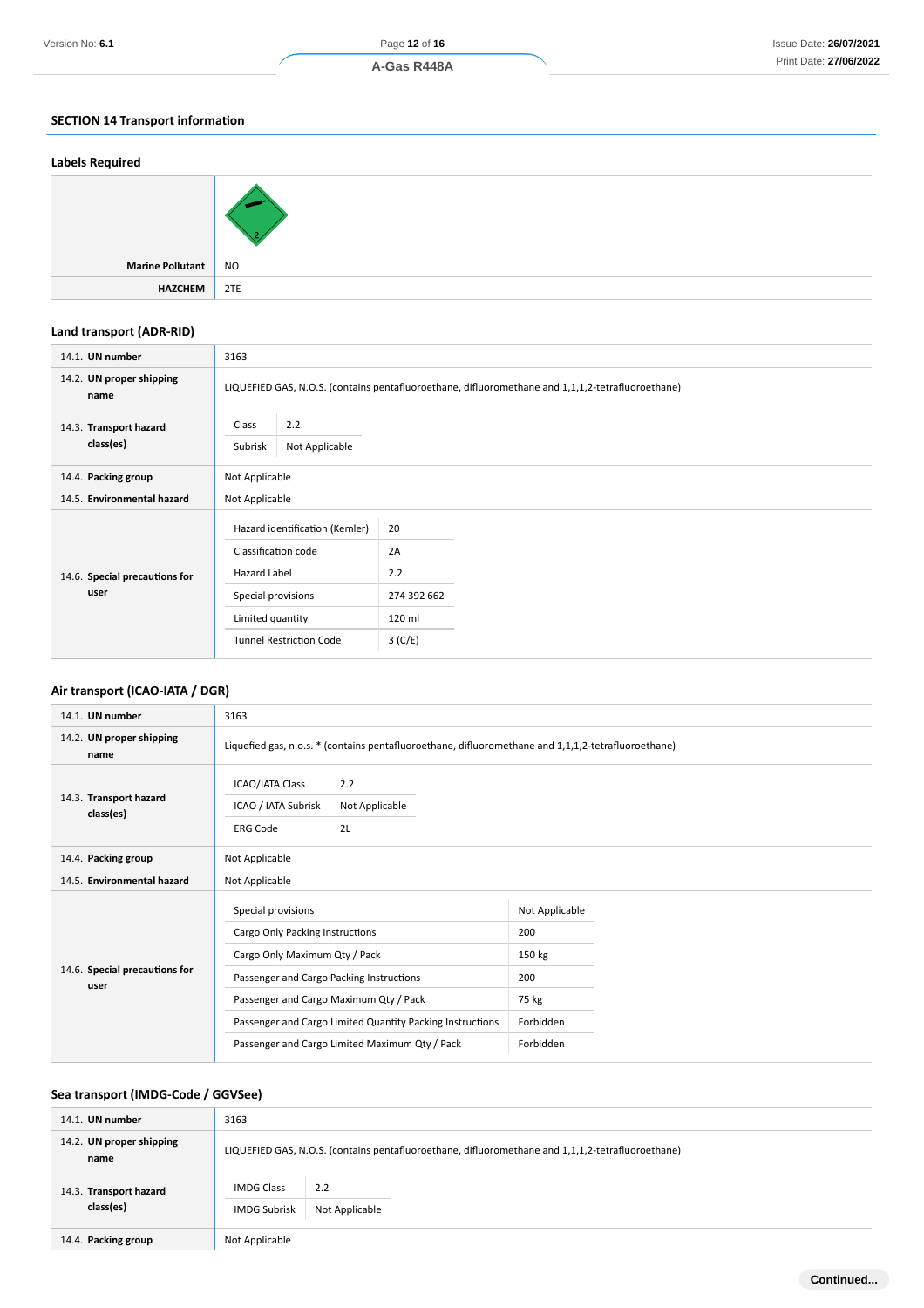| 14.5. Environmental hazard            | Not Applicable     |            |
|---------------------------------------|--------------------|------------|
| 14.6. Special precautions for<br>user | <b>EMS Number</b>  | $F-C. S-V$ |
|                                       | Special provisions | 274 392    |
|                                       | Limited Quantities | 120 mL     |

# **Inland waterways transport (ADN)**

| 14.1. UN number                       | 3163                                                                                                     |                                                 |  |
|---------------------------------------|----------------------------------------------------------------------------------------------------------|-------------------------------------------------|--|
| 14.2. UN proper shipping<br>name      | LIQUEFIED GAS, N.O.S. (contains pentafluoroethane, difluoromethane and 1,1,1,2-tetrafluoroethane)        |                                                 |  |
| 14.3. Transport hazard<br>class(es)   | 2.2<br>Not Applicable                                                                                    |                                                 |  |
| 14.4. Packing group                   | Not Applicable                                                                                           |                                                 |  |
| 14.5. Environmental hazard            | Not Applicable                                                                                           |                                                 |  |
| 14.6. Special precautions for<br>user | Classification code<br>Special provisions<br>Limited quantity<br>Equipment required<br>Fire cones number | 2A<br>274; 660; 662<br>120 ml<br><b>PP</b><br>0 |  |

# **14.7. Transport in bulk according to Annex II of MARPOL and the IBC code**

Not Applicable

# **14.8. Transport in bulk in accordance with MARPOL Annex V and the IMSBC Code**

| <b>Product name</b>        | Group         |
|----------------------------|---------------|
| difluoromethane            | Not Available |
| pentafluoroethane          | Not Available |
| 1,1,1,2-tetrafluoroethane  | Not Available |
| 2,3,3,3-tetrafluoropropene | Not Available |
| 1,3,3,3-tetrafluoropropene | Not Available |

# **14.9. Transport in bulk in accordance with the ICG Code**

| <b>Product name</b>        | Ship Type     |
|----------------------------|---------------|
| difluoromethane            | Not Available |
| pentafluoroethane          | Not Available |
| 1,1,1,2-tetrafluoroethane  | Not Available |
| 2,3,3,3-tetrafluoropropene | Not Available |
| 1,3,3,3-tetrafluoropropene | Not Available |

#### **SECTION 15 Regulatory information**

# **15.1. Safety, health and environmental regulations / legislation specific for the substance or mixture**

| difluoromethane is found on the following regulatory lists           |                                                                                            |
|----------------------------------------------------------------------|--------------------------------------------------------------------------------------------|
| Europe EC Inventory                                                  | European Union - European Inventory of Existing Commercial Chemical Substances<br>(EINECS) |
| pentafluoroethane is found on the following regulatory lists         |                                                                                            |
| Europe EC Inventory                                                  | European Union - European Inventory of Existing Commercial Chemical Substances<br>(EINECS) |
| 1,1,1,2-tetrafluoroethane is found on the following regulatory lists |                                                                                            |
| Europe EC Inventory                                                  | European Union - European Inventory of Existing Commercial Chemical Substances<br>(EINECS) |
|                                                                      |                                                                                            |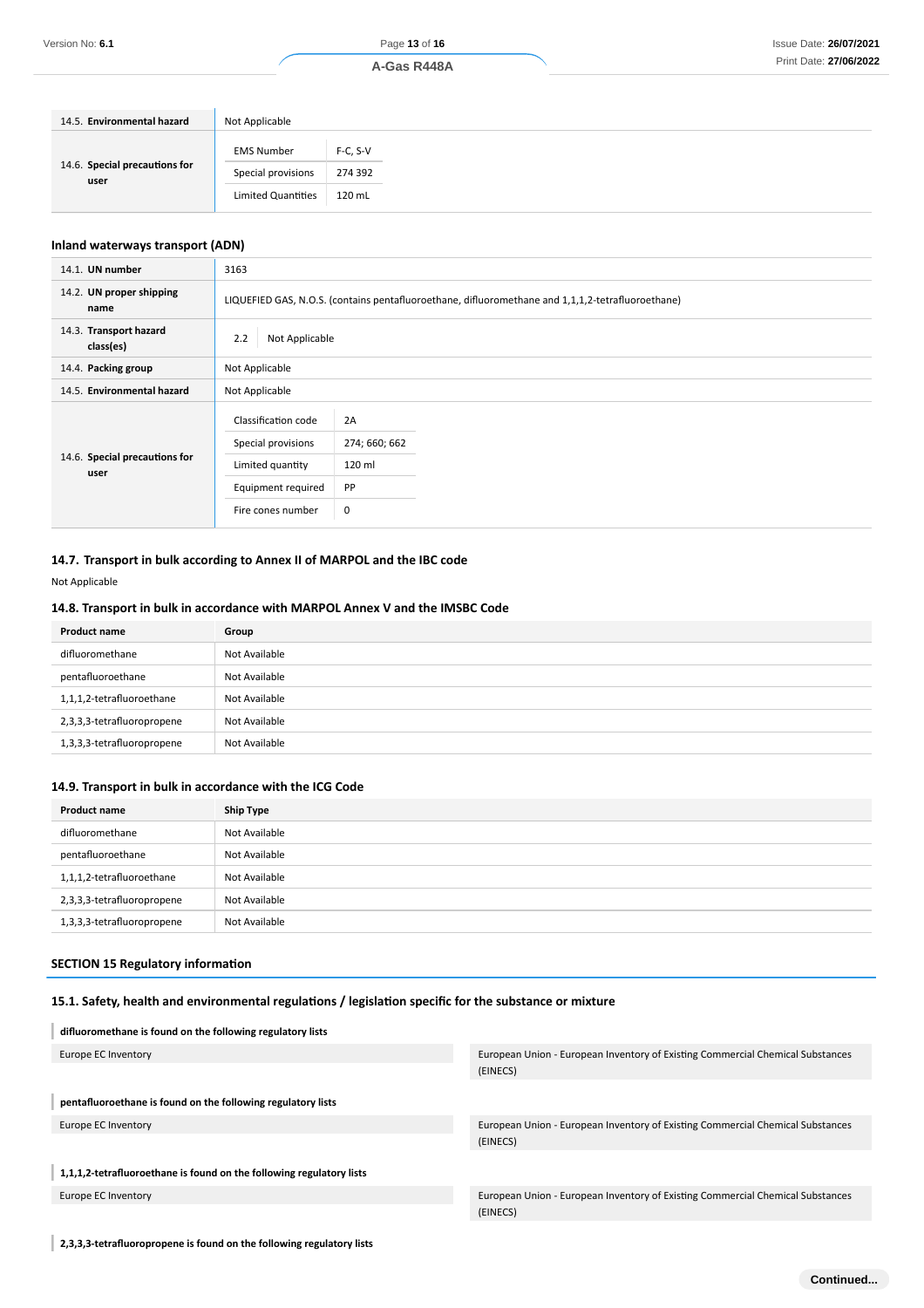EU European Chemicals Agency (ECHA) Community Rolling Action Plan (CoRAP) List of Substances

Europe EC Inventory

#### **1,3,3,3-tetrafluoropropene is found on the following regulatory lists**

#### Europe EC Inventory

This safety data sheet is in compliance with the following EU legislation and its adaptations - as far as applicable - : Directives 98/24/EC, - 92/85/EEC, - 94/33/EC, - 2008/98/EC, - 2010/75/EU; Commission Regulation (EU) 2020/878; Regulation (EC) No 1272/2008 as updated through ATPs.

#### **15.2. Chemical safety assessment**

No Chemical Safety Assessment has been carried out for this substance/mixture by the supplier.

#### **ECHA SUMMARY**

| Ingredient | <b>CAS number</b> |    | <b>ECHA Dossier</b> |
|------------|-------------------|----|---------------------|
| ditlır     | $75 - 10 - 1$     | ۱ω | <b>XXXX</b>         |

| Harmonisation (C&L Inventory) | <b>Hazard Class and Category Code(s)</b> | <b>Pictograms Signal Word Code(s)</b> | <b>Hazard Statement Code(s)</b> |
|-------------------------------|------------------------------------------|---------------------------------------|---------------------------------|
|                               | Flam. Gas 1: Lig.                        | GHS02; GHS04; Dgr                     | H220: H280                      |
|                               | Lig.; Flam. Gas 1; Muta. 1B; Carc. 1A    | GHS02; GHS04; Dgr                     | H280: H220: H312                |

*Harmonisation Code 1 = The most prevalent classification. Harmonisation Code 2 = The most severe classification.*

| Ingredient                                                                                    | <b>CAS number</b>                        | Index No      |                                       | <b>ECHA Dossier</b> |                                 |
|-----------------------------------------------------------------------------------------------|------------------------------------------|---------------|---------------------------------------|---------------------|---------------------------------|
| pentafluoroethane                                                                             | 354-33-6                                 | Not Available | 01-2119485636-25-XXXX                 |                     |                                 |
|                                                                                               |                                          |               |                                       |                     |                                 |
| Harmonisation (C&L Inventory)                                                                 | <b>Hazard Class and Category Code(s)</b> |               | <b>Pictograms Signal Word Code(s)</b> |                     | <b>Hazard Statement Code(s)</b> |
|                                                                                               | Comp.                                    |               | GHS04; Wng                            |                     | H <sub>280</sub>                |
|                                                                                               | Comp.                                    |               | GHS04; Wng                            |                     | H280                            |
| Hennistical Ceda ( The mest considert desillation Hennistical Ceda ( The mest considerable of |                                          |               |                                       |                     |                                 |

*Harmonisation Code 1 = The most prevalent classification. Harmonisation Code 2 = The most severe classification.*

| Ingredient                    | <b>CAS number</b>                        | Index No      |                                       | <b>ECHA Dossier</b>   |                                 |
|-------------------------------|------------------------------------------|---------------|---------------------------------------|-----------------------|---------------------------------|
| 1,1,1,2-tetrafluoroethane     | 811-97-2                                 | Not Available |                                       | 01-2119459374-33-XXXX |                                 |
|                               |                                          |               |                                       |                       |                                 |
| Harmonisation (C&L Inventory) | <b>Hazard Class and Category Code(s)</b> |               | <b>Pictograms Signal Word Code(s)</b> |                       | <b>Hazard Statement Code(s)</b> |
|                               | Liq.                                     |               | GHS04; Wng                            |                       | H <sub>280</sub>                |
|                               | Lig.; STOT SE 1                          |               | GHS04; GHS08; Dgr                     |                       | H280; H370                      |

*Harmonisation Code 1 = The most prevalent classification. Harmonisation Code 2 = The most severe classification.*

| Ingredient                 | CAS number | <b>Index No</b> | <b>ECHA Dossier</b>   |
|----------------------------|------------|-----------------|-----------------------|
| 2,3,3,3-tetrafluoropropene | 754-12-1   | Not Available   | 01-0000019665-61-XXXX |
|                            |            |                 |                       |

| Harmonisation (C&L Inventory) | <b>Hazard Class and Category Code(s)</b> | <b>Pictograms Signal Word Code(s)</b> | <b>Hazard Statement Code(s)</b> |
|-------------------------------|------------------------------------------|---------------------------------------|---------------------------------|
|                               | Flam. Gas 1; Lig.                        | GHS02; GHS04; Dgr                     | H220: H280                      |
|                               | Lig.; Flam. Gas 1                        | GHS02; GHS04; Dgr                     | H280: H220                      |

*Harmonisation Code 1 = The most prevalent classification. Harmonisation Code 2 = The most severe classification.*

| Ingredient                 | <b>CAS number</b> | Index No      | <b>ECHA Dossier</b>   |
|----------------------------|-------------------|---------------|-----------------------|
| 1,3,3,3-tetrafluoropropene | 29118-24-9        | Not Available | 01-0000019758-54-XXXX |

| Harmonisation (C&L Inventory)                                                              | <b>Hazard Class and Category Code(s)</b>                  | <b>Pictograms Signal Word Code(s)</b> | <b>Hazard Statement Code(s)</b> |  |
|--------------------------------------------------------------------------------------------|-----------------------------------------------------------|---------------------------------------|---------------------------------|--|
|                                                                                            | Liq.                                                      | GHS04; Wng                            | H <sub>280</sub>                |  |
|                                                                                            | Liq.; Flam. Gas 1; Skin Irrit. 2; Eye Irrit. 2; STOT SE 3 | GHS04; GHS02; GHS07; Dgr              | H280; H220; H315; H319; H335    |  |
|                                                                                            | Liq.                                                      | GHS04; Wng                            | H <sub>280</sub>                |  |
|                                                                                            | Liq.                                                      | GHS04; Wng                            | H280                            |  |
|                                                                                            | Flam. Gas 1; Acute Tox. 4; Aquatic Chronic 3              | GHS02; Dgr                            | H220; H412                      |  |
|                                                                                            | Flam. Gas 1; Acute Tox. 4; Aquatic Chronic 3              | GHS02; Dgr                            | H220; H412                      |  |
| コロール・ショット・オール・オー・デレー シー・エー・エー・エー・エー・ピー・エンジニュー シー・エンジェン みっぱい カー・デレー シー・エー・エー・エー・エー・ピー・エンジェン |                                                           |                                       |                                 |  |

*Harmonisation Code 1 = The most prevalent classification. Harmonisation Code 2 = The most severe classification.*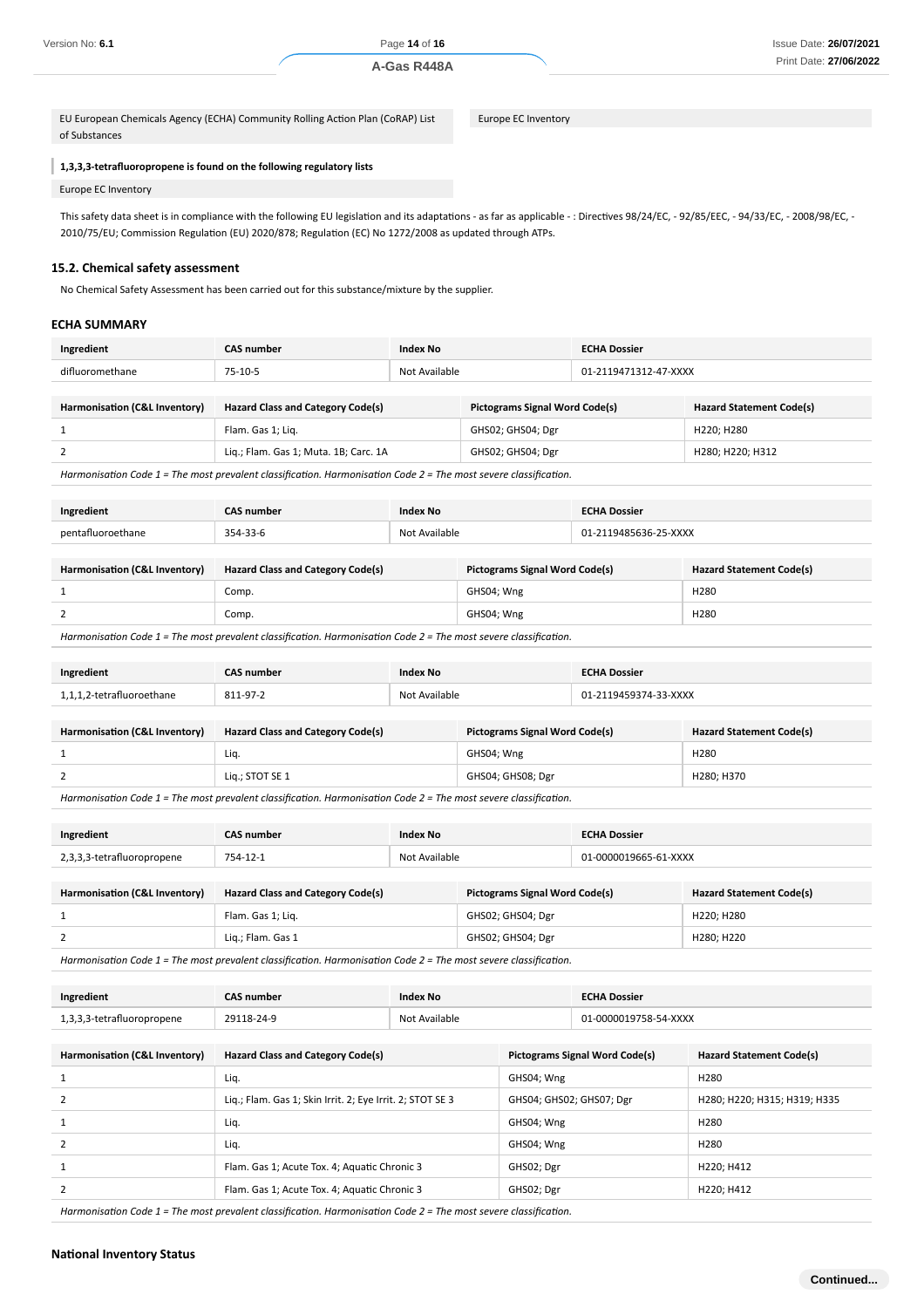| <b>National Inventory</b>                          | <b>Status</b>                                                                                                                                                                                     |  |  |
|----------------------------------------------------|---------------------------------------------------------------------------------------------------------------------------------------------------------------------------------------------------|--|--|
| Australia - AIIC / Australia<br>Non-Industrial Use | Yes                                                                                                                                                                                               |  |  |
| Canada - DSL                                       | Yes                                                                                                                                                                                               |  |  |
| Canada - NDSL                                      | No (difluoromethane; pentafluoroethane; 1,1,1,2-tetrafluoroethane; 2,3,3,3-tetrafluoropropene)                                                                                                    |  |  |
| China - IECSC                                      | No (difluoromethane; 2,3,3,3-tetrafluoropropene; 1,3,3,3-tetrafluoropropene)                                                                                                                      |  |  |
| Europe - EINEC / ELINCS / NLP                      | No (2,3,3,3-tetrafluoropropene; 1,3,3,3-tetrafluoropropene)                                                                                                                                       |  |  |
| Japan - ENCS                                       | Yes                                                                                                                                                                                               |  |  |
| Korea - KECI                                       | Yes                                                                                                                                                                                               |  |  |
| New Zealand - NZIoC                                | No (1,3,3,3-tetrafluoropropene)                                                                                                                                                                   |  |  |
| Philippines - PICCS                                | No (1,3,3,3-tetrafluoropropene)                                                                                                                                                                   |  |  |
| USA - TSCA                                         | Yes                                                                                                                                                                                               |  |  |
| Taiwan - TCSI                                      | Yes                                                                                                                                                                                               |  |  |
| Mexico - INSQ                                      | No (2,3,3,3-tetrafluoropropene; 1,3,3,3-tetrafluoropropene)                                                                                                                                       |  |  |
| Vietnam - NCI                                      | Yes                                                                                                                                                                                               |  |  |
| Russia - FBEPH                                     | No (2,3,3,3-tetrafluoropropene; 1,3,3,3-tetrafluoropropene)                                                                                                                                       |  |  |
| Legend:                                            | Yes = All CAS declared ingredients are on the inventory<br>No = One or more of the CAS listed ingredients are not on the inventory. These ingredients may be exempt or will require registration. |  |  |

#### **SECTION 16 Other information**

| <b>D</b> o |  |
|------------|--|
|            |  |

# **Full text Risk and Hazard codes**

| H220 | Extremely flammable gas.                           |
|------|----------------------------------------------------|
| H312 | Harmful in contact with skin.                      |
| H315 | Causes skin irritation.                            |
| H319 | Causes serious eye irritation.                     |
| H335 | May cause respiratory irritation.                  |
| H370 | Causes damage to organs.                           |
| H412 | Harmful to aquatic life with long lasting effects. |

#### **SDS Version Summary**

| Version | Date of<br>Update | <b>Sections Updated</b>                                                                                                                                                                                                                |
|---------|-------------------|----------------------------------------------------------------------------------------------------------------------------------------------------------------------------------------------------------------------------------------|
|         | 01/11/2019        | One-off system update. NOTE: This may or may not change the GHS classification                                                                                                                                                         |
| 6.1     | 26/07/2021        | Acute Health (skin), Appearance, Classification, Environmental, Exposure Standard, First Aid (swallowed), Ingredients,<br>Physical Properties, Spills (major), Storage (storage incompatibility), Toxicity and Irritation (Other), Use |

#### **Other information**

Classification of the preparation and its individual components has drawn on official and authoritative sources using available literature references.

The SDS is a Hazard Communication tool and should be used to assist in the Risk Assessment. Many factors determine whether the reported Hazards are Risks in the workplace or other settings. Risks may be determined by reference to Exposures Scenarios. Scale of use, frequency of use and current or available engineering controls must be considered.

For detailed advice on Personal Protective Equipment, refer to the following EU CEN Standards:

EN 166 Personal eye-protection

EN 340 Protective clothing

EN 374 Protective gloves against chemicals and micro-organisms

EN 13832 Footwear protecting against chemicals

EN 133 Respiratory protective devices

### **Definitions and abbreviations**

PC-TWA: Permissible Concentration-Time Weighted Average

PC-STEL: Permissible Concentration-Short Term Exposure Limit